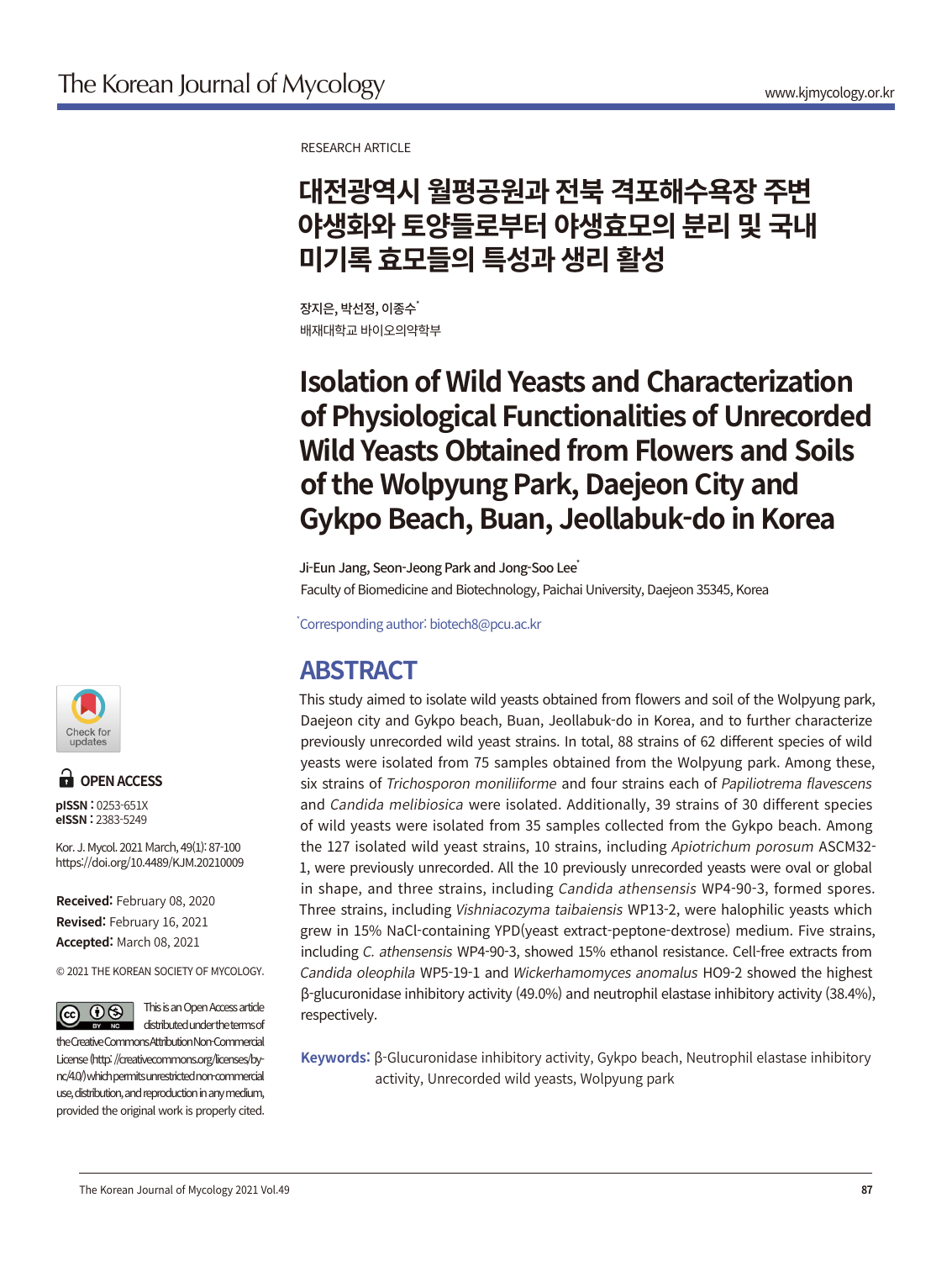#### **서론**

야생효모는 주로 전통 발효식품으로부터 분리되었고[1,2], 근래에 꽃과 토양 등의 자연환경으 로부터 비병원성과 일부 병원성, 발효성과 색소 생성 효모, 생리 활성 우수 효모 등 다양한 야생 효모들이분리, 동정되었다[3-29].

최근 사람들의 건강에 대한 관심이 증가함에 따라 많은 사람들이 여러 가지 편의 시설과 운동 기구들이 설치되고 있는 주거지 부근의 도시공원과 호수나 바다 해변을 자주 이용하게 되었고 따라서 이들 지역의 화경 오염이 무제 되고 있다.

대전광역시 서부에 위치한 월평공원은 서쪽으로는 갑천 누리길과 자연 호수 공원이 있어 비 교적 습도가 높고 야생화들과 각종 조류들, 물고기 등이 많아 많은 사람들이 찾는 청정 도시공원 이다. 또한 동쪽으로는 연자산을 끼고 내원사와 주변 근린공원, 배재대학교가 있어 4계절 수많은 시민들이 찾고 있는 대형 도시공원이다. 또한, 전라북도 부안의 변산반도에 있는 격포항과 격포 해수욕장은 주변 경관과 낙조가 아름답고 채석강이 있어 특히 여름철에 수많은 사람들이 다녀가 는 서해안 유명 해변이다. 이들 도시공원과 호수, 해변 등은 각기 다른 기후환경으로 특징적인 미 생물 종 다양성을 형성할 것으로 추정되어 그동안 필자 등은 국내 동해안과 남해안 등의 유명 섬, 호수, 해변들[4,6,8,10,15-17,21,22,25,27,29]과 도심 속의 공원들[12]의 야생효모 분포 특성을 조사하 여보고하였다.

본 연구는 대전광역시 월평공원과 전라북도 부안군의 격포항을 중심으로 한 격포해수욕장 주 변 야생화와 토양 중의 야생효모의 종 분포 특성을 알아보기 위해 실시되었다. 이를 위해 대전광 역시 월평공원 갑천 누리길과 내원사 주변, 전북 부안의 격포 해수욕장의 토양과 야생화 및 식물 체 부식물들을 시료로 하여 야생효모들을 분리, 동정하였고 이들 중 국내 미기록 효모들을 선별 하여 균학적 특성을 조사하였다. 또한 이들 중 비병원성 균주들을 선별하여 미기록 효모들과 함 께 이들의 주요 생리 활성으로 급성 폐 손상 억제 관련 호중구elastase저해활성과 대장암 발병 억 제관련β-glucuronidase저해활성등을측정하였다

### **재료 및 방법**

#### **배지, 효소 및 시약**

실험에 사용한 배지로는 Becton, Dickinson and Company (Sparks, MD, USA) 사 제품의 yeast extract-peptone-dextrose (YPD), yeast extract-malt extract (YM), potato-dextrose (PD) 등을 사용하였다. β-Glucuronidase (EC 3.2.1.31)는 Escherichia coli로부터 생산된 Sigma-Aldrich (St. Louis, MO, USA) 사제품을 사용하였고 호중구 elastase (EC 3.4.21.37)는 Merck Millipore (Billerica, MA, USA) 사 제품 을사용하였다.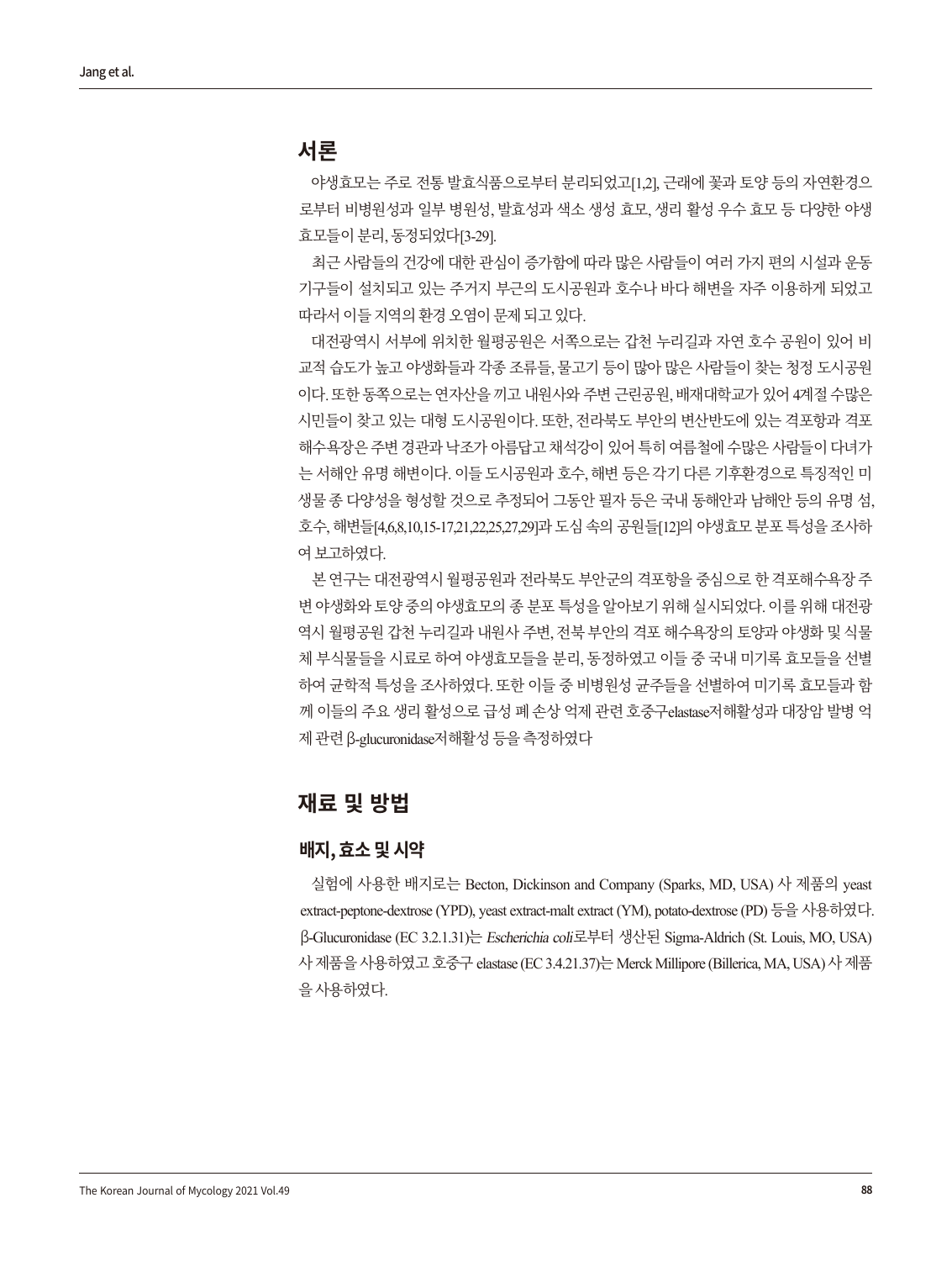기질로 사용한 N-methoxysuccinyl-Ala-Ala-Pro-Val-p-nitro-anilide와 ρ-nitrophenyl-D-glucuronide는 Sigma-Aldrich (St. Louis, MO, USA) 사 제품을 사용하였다. 스트렙토마이시과 엠피실린 등의 항생 물질은 Sigma-Aldrich (St. Louis, MO, USA) 사 제품을 사용하였고, 기타 시약은 분석용 특급 시약 을사용하였다.

#### **야생 효모의 분리 및 동정**

대전광역시 월평공원(36°19'58.6"N, 127°21'40.3"E)과 전라북도 부안군 격포해수욕장 주변 (35° 37'45.5"N, 126°28'10.1"E)의 야생화와 토양들을 2020년 3월과 8월에 모두 3회 110점을 무균적으로 채취하여 멸균 튜브에 넣고, 5 mL의 멸균 수를 첨가한 후 2시간 동안 진탕하였다. 이들 현탁액 일 부를 스트렙토마이신(100 µg/mL)과 엠피실린(100 µg/ mL)이 들어 있는 YPD (yeast extract-peptonedextrose) 한천배지에 도말하고 30에서 48시간 배양한 후 형성된 효모 집락들을 분리하였다[21].

분리 효모들의 동정을 위하여 먼저 이들의 26S rDNA의D1/D2 부위와 5.8S rDNA의 ITS(internal transcribed spacer) 부위의 염기서열들을 결정한 후 이들의 염기서열들을 NCBI의 BLAST(https:// blast.ncbi.nlm.nih.gov.)를 사용하여 데이터베이스에 등록되어 있는 효모들과의 상동성을 비교하 여분자생물학적유연관계를분석하여동정하였다[21].

#### **국내 미기록 효모들의 선별 및 특성**

위와같이분리한야생효모들을대상으로국립생물자원관 DB와한국진균관련학술자료들을 이용하여 국내 미기록 효모들을 선별하였다. 이들 미기록 야생 효모 균주들의 형태학적 특성과 배양학적 특성은 일반 미생물 실험법에 따라 조사하였고, 탄수화물의 자화성과 발효성은 최소배 지를이용한생육측정과이산화탄소생성유무를확인하여측정하였다[22].

#### **호중구 elastase저해활성과 β-glucuronidase저해 활성**

위와 같이 분리한 야생효모들 중 비병원성 야생 효모 40균주와 국내 미기록 효모 10균주들 을 선별하여 이들을YPD 배지에 접종하여 30℃에서 24시간 배양하여 무세포 추출물을 제조 한 후 아래와 같이 급성 폐 손상 억제 관련 호중구 elastase저해활성과 대장암 발병 억제 관련 β -glucuronidase저해활성을측정하였다.

**호중구 elastase 저해 활성;** Lee 등[30]이 사용한 방법에 따라 96-well plate에 기질로 0.01 M Tris-HCl (pH 7.5)에 녹인 1.4 mM N-methoxysuccinyl-Ala-Ala-Pro-Val-p-nitro-anilide 용액 40 μl와 위와 같 이 제조한 야생 효모 무세포추출물 시료 50 ㎕를 분주한 후, 0.01 U elastase 용액 5 ㎕을 첨가하여 37℃에서 1시간 동안 반응하였다. 그 후 0.2 mg/ml soybean trypsin inhibitor 용액 100 ㎕를 첨가하여 반응을 정지시킨 다음 VERSE MAX tunable microplate reader (Molecular Devices, Germany)를 이용 하여 405 nm에서 흡광도를 측정하였으며, 다음의 식에 의하여 호중구 elastase 저해 활성(%)을 계 산하였다.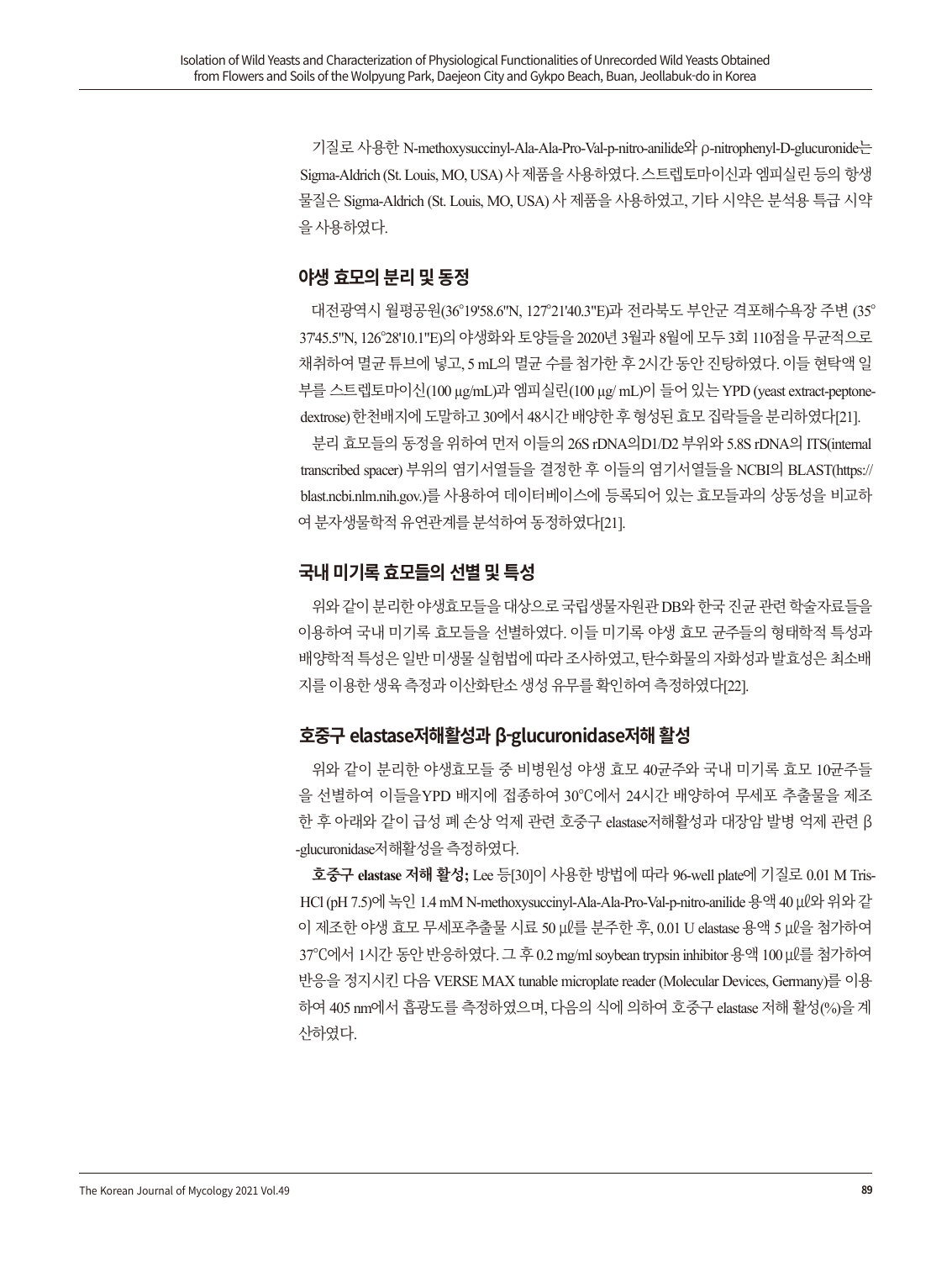```
Neutrophil elastase inhibition (%) = (1 - \frac{A_{\text{treatment}}}{A_{\text{control}}}) \times 100/ A<sub>treatment</sub> : 처리구의 405nm 흡광도 )<br>| A<sub>control</sub> : 대조구의 405nm 흡광도 )
```
**β-Glucuronidase 저해 활성;** 위와 같이 제조한 야생 효모 무세포 추출물 시료 100 ㎕에 0.1 M phosphate buffer (pH 7.0) 280 μl Ω 10 mM ρ-nitrophenyl-D-glucuronide 20 μl, β- glucuronidase (0.4 unit/ ml) 100 μl를 혼합 후 37°C에서 30분간 반응시킨 후 0.25N NaOH 500 μl를 가하여 반응을 정지시킨 다음 원심분리(2000 rpm, 10min)한 후 상등액을 취한 후 405 nm에서 흡광도를 측정하였다[31].

 $\text{Inhibition}(\%) = \frac{C_{\rho-\text{ntroomkenol}} - S_{\rho-\text{ntrophenol}}}{C_{\text{turbensant}}} \times 100$  $\Big( S_{0-ntrophenol} : \wedge|\, \grave{\mathbb{S}}\, \vec{\to}\, \mathbb{S}\, p - \text{nitrophenol}\, \grave{\mathbb{S}}\, \vec{\in}\, \text{(ppm)} \Big)$  $\chi_{\mathcal{C}_{0-ntranbenol}}$ : 대조구의 p – nitrophenol 함량(ppm),

#### **결과 및 고찰**

#### **대전광역시 월평공원과 전북 격포해수욕장 주변 야생화와 토양들로부터 야생효모들의 분리 및 동정**

대전광역시 월평공원 갑천 누리길과 내원사 주변의 야생화와 토양 75점에서 모두 88균주의 야 생효모들을 분리, 동정하였다 (Table 1). 이들 중 Candida athensensis WP4-90-3을 포함하는 Candida 속 균이 14종 19균주로 가장 많았고 이들 중에는 현재 알코올 발효와 빵 효모 등으로 이용되고 있 는Saccharomyces cerevisiae와내염성효모로장류숙성등에관여하는Zygosaccharomyces rouxii 등 유용 균주들과Candida albicans 같은 병원성 효모 균주들이 포함하는 많은 야생효모들이 분리되 어자연환경의효모종다양성을확인할수있었다.

또한 전북 부안의 격포해수욕장과 격포항 주변 야생화와 토양 35점에서 야생효모30종 39균주 들이 분리되어 위의 도시공원의 시료 수 대비 야생 효모들의 분리 총 균 수가 비슷하였다 (Table 2). 이결과는일반적으로해수욕장과항구는특유의다습한환경과바람, 비교적높은염도및대 체로 유기물이 적은 모래 토양 등 효모들의 서식이 불량한 환경임에도 불구하고 많은 야생효모 들이분리된것으로야생효모의종분포특성의하나로추정된다.

#### **국내 미기록 야생 효모들 선별 및 특성**

도시공원과 해수욕장 주변 야생화와 토양 등으로부터 분리한 야생효모들 중 Apiotrichum porosum ASCM32-1(NIBRFEC000506483), Apiotrichum scarabaeorum WP49-1(NIBRFEC000506081), C. athensensis WP4-90-3(NIBRFEC000506484), Candida berkhoutiae WP34-2(NIBRFEC000506472), Candida bracarensis WP35-1(NIBRFEC000506473), Cyberlindnera amylophila GP19- 1(NIBRFEC000506460), Kazachstania gamospora WP9-1(NIBRFEC000506077), Meyerozyma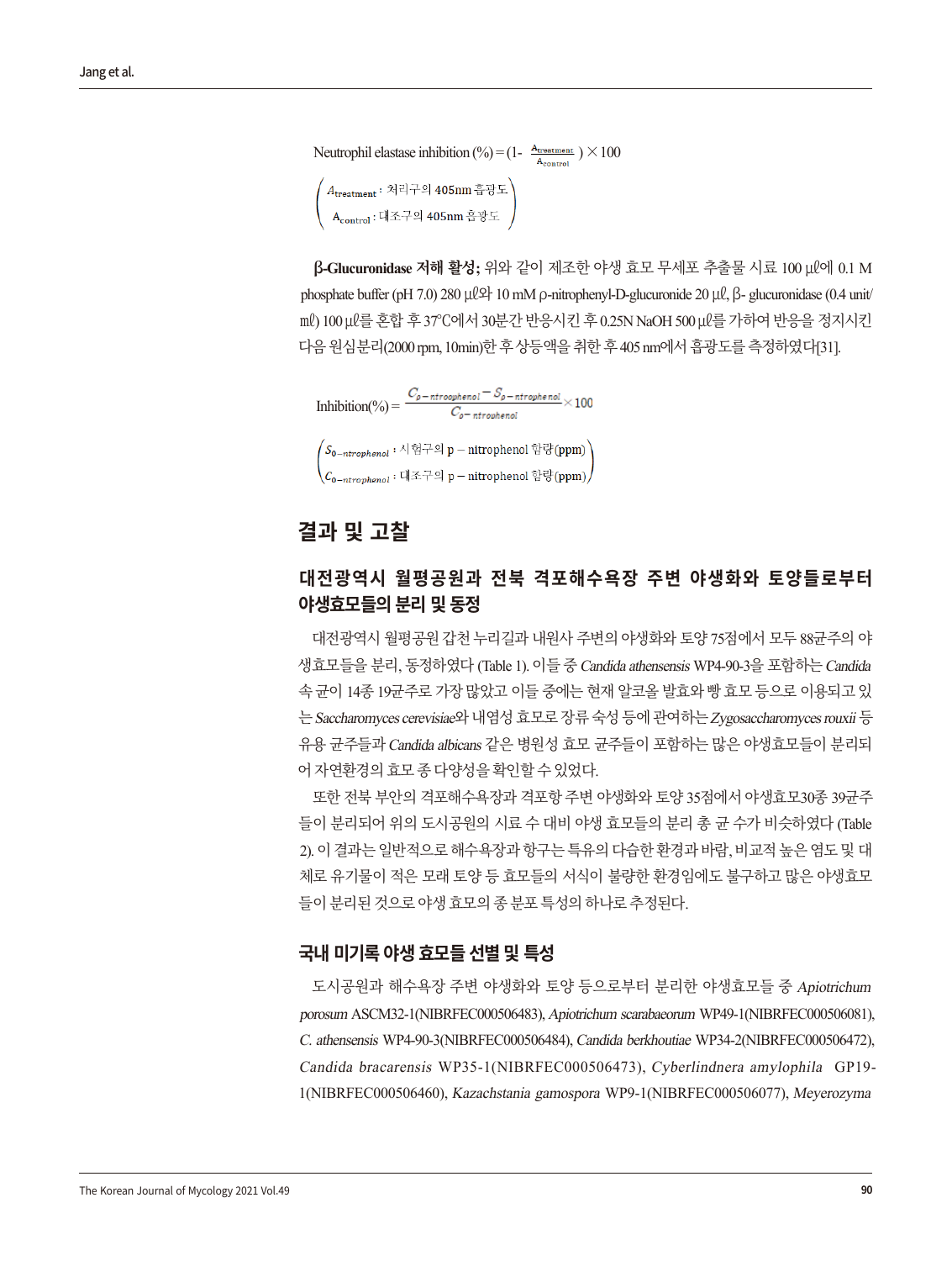carpophila BN-17-1(NIBRFEC000506078), Tetrapisispora namnaoensis WP4-89-1(NIBRFEC000506485), Vishniacozyma taibaiensis WP13-2(NIBRFEC000506076) 등 10균주(국립생물자원관 NIBR번호)들이 국내 미기록 효모들로 최종 선별되었으며 이들의 형태적, 배양적 특징과 이들의 phylogenetic tree는 각각 Table 3과 Figs. 1, 2와같다.

**Table 1.** Wild yeasts isolated from flowers and soils of Wolpyung park in Daejeon city, Korea.

| No.<br>Related GenBank No.<br>Isolated No.<br>Putative species<br>$\mathbf{1}$<br>WP49-1<br>604/608(99%)<br>Apiotrichum scarabaeorum<br>AF444710.1<br>Aureobasidium pullulans<br>541/541(100%)<br>$\overline{2}$<br>AWP3-3<br>KC160604.1<br>$HP-29-1$<br>KC160604.1<br>574/575(99%)<br>$\mathfrak{Z}$<br>Bulleromyces albus<br>AWP2-3<br>KC433819.1<br>568/568(100%)<br>Candida albicans<br>612/612(100%)<br>$\overline{4}$<br>HWP5-19-2<br>KJ624029.1<br>Candida apicola<br>$Y-1-1$<br>5<br>JN004197.1<br>479/479(100%)<br>Candida athensensis<br>WP4-90-3<br>FJ196739.1<br>517/517(100%)<br>6<br>Candida berkhoutiae<br>7<br>WP34-2<br>EF460636.1<br>456/458(99%)<br>9<br>Candida bracarensis<br>WP35-1<br>MH545924.1<br>586/591(99%)<br>FJ455102.1<br>8<br>Candida intermedia<br>WP35-2<br>503/503(100%)<br>HH4-1<br>KX609389.1<br>512/512(100%)<br>$AH3-1$<br>FJ455102.1<br>526/531(99%)<br>$O9-1$<br>10<br>MG009551.1<br>596/600(99%)<br>Candida metapsilosis<br>11<br>WP5-19-1<br>AF178052.1<br>574/574(100%)<br>Candida oleophila<br>12<br>Candida palmioleophila<br>HWP4-66-2<br>JQ650231.1<br>537/537(100%)<br>Candida parapsilosis<br>13<br>WP4-56-1a<br>KP852497.1<br>570/575(99%)<br>14<br>Candida pseudohaemulonii<br>HWP4-58-1<br>EF177490.1<br>468/468(100%)<br>15<br>Candida pseudolambica<br>HWP33-1<br>KU316731.1<br>540/540(100%)<br>$HP-11-1$<br>KU316731.1<br>567/570(99%)<br>FJ468465.1<br>16<br>Candida sake<br>AHP17-2<br>558/558(100%)<br>$HP-13-2$<br>MF462787.1<br>566/567(99%)<br>17<br>Candida zeylanoides<br>AWP4-81-1<br>KU316697.1<br>546/546(100%)<br>WP14-5<br>577/580(99%)<br>JX441613.1<br>$O-9-1$<br>18<br>KY296062.1<br>608/616(99%)<br>Citeromyces matritensis<br>19<br>553/556(99%)<br>Cryptococcus aureus<br>AWP1-2<br>HQ641274.1<br>KT895965.1<br>WP38-4<br>572/572(100%)<br>608/609(99%)<br><b>HHP14-1</b><br>EU177572.1<br>WP27-1<br>20<br>KU316736.1<br>572/572(100%)<br>Cryptococcus laurentii<br>AWP9-1<br>KP789312.1<br>593/593(100%)<br>NWP12-1<br>596/597(99%)<br>KU316735.1<br>598/599(99%)<br>HWP12-1<br>KU316755.1<br>AY242120.1<br>643/643(100%)<br>21<br>AWP5-9-4<br>Cryptococcus magnus<br>22<br>Cryptococcus podzolicus<br>WP4-75-5<br>KU316771.1<br>579/579(100%)<br>Cryptococcus pseudolongus<br>568/569(99%)<br>23<br>WP5-33-1<br>EU289374.1<br>24<br>Cutaneotrichosporon moniliiforme<br>567/567(100%)<br><b>AWP11-1</b><br>KU316725.1<br>25<br>Cutaneotrichosporon mucoides<br>DM13-1<br>638/639(99%)<br>AF335988.1<br>543/543(100%)<br>26<br>Debaryomyces hansenii<br>NH3-1<br>KU316787.1<br>543/543(100%)<br>WP4-76-1<br>KU316760.1<br>AWP48-1<br>FJ485702.1<br>549/553(99%)<br>WP13-1<br>578/581(99%)<br>KU316787.1<br>$27\,$<br>Hannaella oryzae<br>AWP12-1<br>576/576(100%)<br>JN544025.1<br>592/596(99%)<br>$HP-15-3$<br>JN544025.1<br>28<br>Hanseniaspora uvarum<br>B <sub>12</sub> -3<br>KU316705.1<br>610/614(99%)<br>Hanseniaspora vineae<br>29<br>HG14-1<br>DQ655685.1<br>564/565(99%) |  |  |                           |
|-----------------------------------------------------------------------------------------------------------------------------------------------------------------------------------------------------------------------------------------------------------------------------------------------------------------------------------------------------------------------------------------------------------------------------------------------------------------------------------------------------------------------------------------------------------------------------------------------------------------------------------------------------------------------------------------------------------------------------------------------------------------------------------------------------------------------------------------------------------------------------------------------------------------------------------------------------------------------------------------------------------------------------------------------------------------------------------------------------------------------------------------------------------------------------------------------------------------------------------------------------------------------------------------------------------------------------------------------------------------------------------------------------------------------------------------------------------------------------------------------------------------------------------------------------------------------------------------------------------------------------------------------------------------------------------------------------------------------------------------------------------------------------------------------------------------------------------------------------------------------------------------------------------------------------------------------------------------------------------------------------------------------------------------------------------------------------------------------------------------------------------------------------------------------------------------------------------------------------------------------------------------------------------------------------------------------------------------------------------------------------------------------------------------------------------------------------------------------------------------------------------------------------------------------------------------------------------------------------------------------------------------------------------------------------------------------------------------------------------------------------------------------------------------------------------------------------------------------------------------------------------------------------------------------------------------------------------------|--|--|---------------------------|
|                                                                                                                                                                                                                                                                                                                                                                                                                                                                                                                                                                                                                                                                                                                                                                                                                                                                                                                                                                                                                                                                                                                                                                                                                                                                                                                                                                                                                                                                                                                                                                                                                                                                                                                                                                                                                                                                                                                                                                                                                                                                                                                                                                                                                                                                                                                                                                                                                                                                                                                                                                                                                                                                                                                                                                                                                                                                                                                                                                 |  |  | Identity(%) <sup>1)</sup> |
|                                                                                                                                                                                                                                                                                                                                                                                                                                                                                                                                                                                                                                                                                                                                                                                                                                                                                                                                                                                                                                                                                                                                                                                                                                                                                                                                                                                                                                                                                                                                                                                                                                                                                                                                                                                                                                                                                                                                                                                                                                                                                                                                                                                                                                                                                                                                                                                                                                                                                                                                                                                                                                                                                                                                                                                                                                                                                                                                                                 |  |  |                           |
|                                                                                                                                                                                                                                                                                                                                                                                                                                                                                                                                                                                                                                                                                                                                                                                                                                                                                                                                                                                                                                                                                                                                                                                                                                                                                                                                                                                                                                                                                                                                                                                                                                                                                                                                                                                                                                                                                                                                                                                                                                                                                                                                                                                                                                                                                                                                                                                                                                                                                                                                                                                                                                                                                                                                                                                                                                                                                                                                                                 |  |  |                           |
|                                                                                                                                                                                                                                                                                                                                                                                                                                                                                                                                                                                                                                                                                                                                                                                                                                                                                                                                                                                                                                                                                                                                                                                                                                                                                                                                                                                                                                                                                                                                                                                                                                                                                                                                                                                                                                                                                                                                                                                                                                                                                                                                                                                                                                                                                                                                                                                                                                                                                                                                                                                                                                                                                                                                                                                                                                                                                                                                                                 |  |  |                           |
|                                                                                                                                                                                                                                                                                                                                                                                                                                                                                                                                                                                                                                                                                                                                                                                                                                                                                                                                                                                                                                                                                                                                                                                                                                                                                                                                                                                                                                                                                                                                                                                                                                                                                                                                                                                                                                                                                                                                                                                                                                                                                                                                                                                                                                                                                                                                                                                                                                                                                                                                                                                                                                                                                                                                                                                                                                                                                                                                                                 |  |  |                           |
|                                                                                                                                                                                                                                                                                                                                                                                                                                                                                                                                                                                                                                                                                                                                                                                                                                                                                                                                                                                                                                                                                                                                                                                                                                                                                                                                                                                                                                                                                                                                                                                                                                                                                                                                                                                                                                                                                                                                                                                                                                                                                                                                                                                                                                                                                                                                                                                                                                                                                                                                                                                                                                                                                                                                                                                                                                                                                                                                                                 |  |  |                           |
|                                                                                                                                                                                                                                                                                                                                                                                                                                                                                                                                                                                                                                                                                                                                                                                                                                                                                                                                                                                                                                                                                                                                                                                                                                                                                                                                                                                                                                                                                                                                                                                                                                                                                                                                                                                                                                                                                                                                                                                                                                                                                                                                                                                                                                                                                                                                                                                                                                                                                                                                                                                                                                                                                                                                                                                                                                                                                                                                                                 |  |  |                           |
|                                                                                                                                                                                                                                                                                                                                                                                                                                                                                                                                                                                                                                                                                                                                                                                                                                                                                                                                                                                                                                                                                                                                                                                                                                                                                                                                                                                                                                                                                                                                                                                                                                                                                                                                                                                                                                                                                                                                                                                                                                                                                                                                                                                                                                                                                                                                                                                                                                                                                                                                                                                                                                                                                                                                                                                                                                                                                                                                                                 |  |  |                           |
|                                                                                                                                                                                                                                                                                                                                                                                                                                                                                                                                                                                                                                                                                                                                                                                                                                                                                                                                                                                                                                                                                                                                                                                                                                                                                                                                                                                                                                                                                                                                                                                                                                                                                                                                                                                                                                                                                                                                                                                                                                                                                                                                                                                                                                                                                                                                                                                                                                                                                                                                                                                                                                                                                                                                                                                                                                                                                                                                                                 |  |  |                           |
|                                                                                                                                                                                                                                                                                                                                                                                                                                                                                                                                                                                                                                                                                                                                                                                                                                                                                                                                                                                                                                                                                                                                                                                                                                                                                                                                                                                                                                                                                                                                                                                                                                                                                                                                                                                                                                                                                                                                                                                                                                                                                                                                                                                                                                                                                                                                                                                                                                                                                                                                                                                                                                                                                                                                                                                                                                                                                                                                                                 |  |  |                           |
|                                                                                                                                                                                                                                                                                                                                                                                                                                                                                                                                                                                                                                                                                                                                                                                                                                                                                                                                                                                                                                                                                                                                                                                                                                                                                                                                                                                                                                                                                                                                                                                                                                                                                                                                                                                                                                                                                                                                                                                                                                                                                                                                                                                                                                                                                                                                                                                                                                                                                                                                                                                                                                                                                                                                                                                                                                                                                                                                                                 |  |  |                           |
|                                                                                                                                                                                                                                                                                                                                                                                                                                                                                                                                                                                                                                                                                                                                                                                                                                                                                                                                                                                                                                                                                                                                                                                                                                                                                                                                                                                                                                                                                                                                                                                                                                                                                                                                                                                                                                                                                                                                                                                                                                                                                                                                                                                                                                                                                                                                                                                                                                                                                                                                                                                                                                                                                                                                                                                                                                                                                                                                                                 |  |  |                           |
|                                                                                                                                                                                                                                                                                                                                                                                                                                                                                                                                                                                                                                                                                                                                                                                                                                                                                                                                                                                                                                                                                                                                                                                                                                                                                                                                                                                                                                                                                                                                                                                                                                                                                                                                                                                                                                                                                                                                                                                                                                                                                                                                                                                                                                                                                                                                                                                                                                                                                                                                                                                                                                                                                                                                                                                                                                                                                                                                                                 |  |  |                           |
|                                                                                                                                                                                                                                                                                                                                                                                                                                                                                                                                                                                                                                                                                                                                                                                                                                                                                                                                                                                                                                                                                                                                                                                                                                                                                                                                                                                                                                                                                                                                                                                                                                                                                                                                                                                                                                                                                                                                                                                                                                                                                                                                                                                                                                                                                                                                                                                                                                                                                                                                                                                                                                                                                                                                                                                                                                                                                                                                                                 |  |  |                           |
|                                                                                                                                                                                                                                                                                                                                                                                                                                                                                                                                                                                                                                                                                                                                                                                                                                                                                                                                                                                                                                                                                                                                                                                                                                                                                                                                                                                                                                                                                                                                                                                                                                                                                                                                                                                                                                                                                                                                                                                                                                                                                                                                                                                                                                                                                                                                                                                                                                                                                                                                                                                                                                                                                                                                                                                                                                                                                                                                                                 |  |  |                           |
|                                                                                                                                                                                                                                                                                                                                                                                                                                                                                                                                                                                                                                                                                                                                                                                                                                                                                                                                                                                                                                                                                                                                                                                                                                                                                                                                                                                                                                                                                                                                                                                                                                                                                                                                                                                                                                                                                                                                                                                                                                                                                                                                                                                                                                                                                                                                                                                                                                                                                                                                                                                                                                                                                                                                                                                                                                                                                                                                                                 |  |  |                           |
|                                                                                                                                                                                                                                                                                                                                                                                                                                                                                                                                                                                                                                                                                                                                                                                                                                                                                                                                                                                                                                                                                                                                                                                                                                                                                                                                                                                                                                                                                                                                                                                                                                                                                                                                                                                                                                                                                                                                                                                                                                                                                                                                                                                                                                                                                                                                                                                                                                                                                                                                                                                                                                                                                                                                                                                                                                                                                                                                                                 |  |  |                           |
|                                                                                                                                                                                                                                                                                                                                                                                                                                                                                                                                                                                                                                                                                                                                                                                                                                                                                                                                                                                                                                                                                                                                                                                                                                                                                                                                                                                                                                                                                                                                                                                                                                                                                                                                                                                                                                                                                                                                                                                                                                                                                                                                                                                                                                                                                                                                                                                                                                                                                                                                                                                                                                                                                                                                                                                                                                                                                                                                                                 |  |  |                           |
|                                                                                                                                                                                                                                                                                                                                                                                                                                                                                                                                                                                                                                                                                                                                                                                                                                                                                                                                                                                                                                                                                                                                                                                                                                                                                                                                                                                                                                                                                                                                                                                                                                                                                                                                                                                                                                                                                                                                                                                                                                                                                                                                                                                                                                                                                                                                                                                                                                                                                                                                                                                                                                                                                                                                                                                                                                                                                                                                                                 |  |  |                           |
|                                                                                                                                                                                                                                                                                                                                                                                                                                                                                                                                                                                                                                                                                                                                                                                                                                                                                                                                                                                                                                                                                                                                                                                                                                                                                                                                                                                                                                                                                                                                                                                                                                                                                                                                                                                                                                                                                                                                                                                                                                                                                                                                                                                                                                                                                                                                                                                                                                                                                                                                                                                                                                                                                                                                                                                                                                                                                                                                                                 |  |  |                           |
|                                                                                                                                                                                                                                                                                                                                                                                                                                                                                                                                                                                                                                                                                                                                                                                                                                                                                                                                                                                                                                                                                                                                                                                                                                                                                                                                                                                                                                                                                                                                                                                                                                                                                                                                                                                                                                                                                                                                                                                                                                                                                                                                                                                                                                                                                                                                                                                                                                                                                                                                                                                                                                                                                                                                                                                                                                                                                                                                                                 |  |  |                           |
|                                                                                                                                                                                                                                                                                                                                                                                                                                                                                                                                                                                                                                                                                                                                                                                                                                                                                                                                                                                                                                                                                                                                                                                                                                                                                                                                                                                                                                                                                                                                                                                                                                                                                                                                                                                                                                                                                                                                                                                                                                                                                                                                                                                                                                                                                                                                                                                                                                                                                                                                                                                                                                                                                                                                                                                                                                                                                                                                                                 |  |  |                           |
|                                                                                                                                                                                                                                                                                                                                                                                                                                                                                                                                                                                                                                                                                                                                                                                                                                                                                                                                                                                                                                                                                                                                                                                                                                                                                                                                                                                                                                                                                                                                                                                                                                                                                                                                                                                                                                                                                                                                                                                                                                                                                                                                                                                                                                                                                                                                                                                                                                                                                                                                                                                                                                                                                                                                                                                                                                                                                                                                                                 |  |  |                           |
|                                                                                                                                                                                                                                                                                                                                                                                                                                                                                                                                                                                                                                                                                                                                                                                                                                                                                                                                                                                                                                                                                                                                                                                                                                                                                                                                                                                                                                                                                                                                                                                                                                                                                                                                                                                                                                                                                                                                                                                                                                                                                                                                                                                                                                                                                                                                                                                                                                                                                                                                                                                                                                                                                                                                                                                                                                                                                                                                                                 |  |  |                           |
|                                                                                                                                                                                                                                                                                                                                                                                                                                                                                                                                                                                                                                                                                                                                                                                                                                                                                                                                                                                                                                                                                                                                                                                                                                                                                                                                                                                                                                                                                                                                                                                                                                                                                                                                                                                                                                                                                                                                                                                                                                                                                                                                                                                                                                                                                                                                                                                                                                                                                                                                                                                                                                                                                                                                                                                                                                                                                                                                                                 |  |  |                           |
|                                                                                                                                                                                                                                                                                                                                                                                                                                                                                                                                                                                                                                                                                                                                                                                                                                                                                                                                                                                                                                                                                                                                                                                                                                                                                                                                                                                                                                                                                                                                                                                                                                                                                                                                                                                                                                                                                                                                                                                                                                                                                                                                                                                                                                                                                                                                                                                                                                                                                                                                                                                                                                                                                                                                                                                                                                                                                                                                                                 |  |  |                           |
|                                                                                                                                                                                                                                                                                                                                                                                                                                                                                                                                                                                                                                                                                                                                                                                                                                                                                                                                                                                                                                                                                                                                                                                                                                                                                                                                                                                                                                                                                                                                                                                                                                                                                                                                                                                                                                                                                                                                                                                                                                                                                                                                                                                                                                                                                                                                                                                                                                                                                                                                                                                                                                                                                                                                                                                                                                                                                                                                                                 |  |  |                           |
|                                                                                                                                                                                                                                                                                                                                                                                                                                                                                                                                                                                                                                                                                                                                                                                                                                                                                                                                                                                                                                                                                                                                                                                                                                                                                                                                                                                                                                                                                                                                                                                                                                                                                                                                                                                                                                                                                                                                                                                                                                                                                                                                                                                                                                                                                                                                                                                                                                                                                                                                                                                                                                                                                                                                                                                                                                                                                                                                                                 |  |  |                           |
|                                                                                                                                                                                                                                                                                                                                                                                                                                                                                                                                                                                                                                                                                                                                                                                                                                                                                                                                                                                                                                                                                                                                                                                                                                                                                                                                                                                                                                                                                                                                                                                                                                                                                                                                                                                                                                                                                                                                                                                                                                                                                                                                                                                                                                                                                                                                                                                                                                                                                                                                                                                                                                                                                                                                                                                                                                                                                                                                                                 |  |  |                           |
|                                                                                                                                                                                                                                                                                                                                                                                                                                                                                                                                                                                                                                                                                                                                                                                                                                                                                                                                                                                                                                                                                                                                                                                                                                                                                                                                                                                                                                                                                                                                                                                                                                                                                                                                                                                                                                                                                                                                                                                                                                                                                                                                                                                                                                                                                                                                                                                                                                                                                                                                                                                                                                                                                                                                                                                                                                                                                                                                                                 |  |  |                           |
|                                                                                                                                                                                                                                                                                                                                                                                                                                                                                                                                                                                                                                                                                                                                                                                                                                                                                                                                                                                                                                                                                                                                                                                                                                                                                                                                                                                                                                                                                                                                                                                                                                                                                                                                                                                                                                                                                                                                                                                                                                                                                                                                                                                                                                                                                                                                                                                                                                                                                                                                                                                                                                                                                                                                                                                                                                                                                                                                                                 |  |  |                           |
|                                                                                                                                                                                                                                                                                                                                                                                                                                                                                                                                                                                                                                                                                                                                                                                                                                                                                                                                                                                                                                                                                                                                                                                                                                                                                                                                                                                                                                                                                                                                                                                                                                                                                                                                                                                                                                                                                                                                                                                                                                                                                                                                                                                                                                                                                                                                                                                                                                                                                                                                                                                                                                                                                                                                                                                                                                                                                                                                                                 |  |  |                           |
|                                                                                                                                                                                                                                                                                                                                                                                                                                                                                                                                                                                                                                                                                                                                                                                                                                                                                                                                                                                                                                                                                                                                                                                                                                                                                                                                                                                                                                                                                                                                                                                                                                                                                                                                                                                                                                                                                                                                                                                                                                                                                                                                                                                                                                                                                                                                                                                                                                                                                                                                                                                                                                                                                                                                                                                                                                                                                                                                                                 |  |  |                           |
|                                                                                                                                                                                                                                                                                                                                                                                                                                                                                                                                                                                                                                                                                                                                                                                                                                                                                                                                                                                                                                                                                                                                                                                                                                                                                                                                                                                                                                                                                                                                                                                                                                                                                                                                                                                                                                                                                                                                                                                                                                                                                                                                                                                                                                                                                                                                                                                                                                                                                                                                                                                                                                                                                                                                                                                                                                                                                                                                                                 |  |  |                           |
|                                                                                                                                                                                                                                                                                                                                                                                                                                                                                                                                                                                                                                                                                                                                                                                                                                                                                                                                                                                                                                                                                                                                                                                                                                                                                                                                                                                                                                                                                                                                                                                                                                                                                                                                                                                                                                                                                                                                                                                                                                                                                                                                                                                                                                                                                                                                                                                                                                                                                                                                                                                                                                                                                                                                                                                                                                                                                                                                                                 |  |  |                           |
|                                                                                                                                                                                                                                                                                                                                                                                                                                                                                                                                                                                                                                                                                                                                                                                                                                                                                                                                                                                                                                                                                                                                                                                                                                                                                                                                                                                                                                                                                                                                                                                                                                                                                                                                                                                                                                                                                                                                                                                                                                                                                                                                                                                                                                                                                                                                                                                                                                                                                                                                                                                                                                                                                                                                                                                                                                                                                                                                                                 |  |  |                           |
|                                                                                                                                                                                                                                                                                                                                                                                                                                                                                                                                                                                                                                                                                                                                                                                                                                                                                                                                                                                                                                                                                                                                                                                                                                                                                                                                                                                                                                                                                                                                                                                                                                                                                                                                                                                                                                                                                                                                                                                                                                                                                                                                                                                                                                                                                                                                                                                                                                                                                                                                                                                                                                                                                                                                                                                                                                                                                                                                                                 |  |  |                           |
|                                                                                                                                                                                                                                                                                                                                                                                                                                                                                                                                                                                                                                                                                                                                                                                                                                                                                                                                                                                                                                                                                                                                                                                                                                                                                                                                                                                                                                                                                                                                                                                                                                                                                                                                                                                                                                                                                                                                                                                                                                                                                                                                                                                                                                                                                                                                                                                                                                                                                                                                                                                                                                                                                                                                                                                                                                                                                                                                                                 |  |  |                           |
|                                                                                                                                                                                                                                                                                                                                                                                                                                                                                                                                                                                                                                                                                                                                                                                                                                                                                                                                                                                                                                                                                                                                                                                                                                                                                                                                                                                                                                                                                                                                                                                                                                                                                                                                                                                                                                                                                                                                                                                                                                                                                                                                                                                                                                                                                                                                                                                                                                                                                                                                                                                                                                                                                                                                                                                                                                                                                                                                                                 |  |  |                           |
|                                                                                                                                                                                                                                                                                                                                                                                                                                                                                                                                                                                                                                                                                                                                                                                                                                                                                                                                                                                                                                                                                                                                                                                                                                                                                                                                                                                                                                                                                                                                                                                                                                                                                                                                                                                                                                                                                                                                                                                                                                                                                                                                                                                                                                                                                                                                                                                                                                                                                                                                                                                                                                                                                                                                                                                                                                                                                                                                                                 |  |  |                           |
|                                                                                                                                                                                                                                                                                                                                                                                                                                                                                                                                                                                                                                                                                                                                                                                                                                                                                                                                                                                                                                                                                                                                                                                                                                                                                                                                                                                                                                                                                                                                                                                                                                                                                                                                                                                                                                                                                                                                                                                                                                                                                                                                                                                                                                                                                                                                                                                                                                                                                                                                                                                                                                                                                                                                                                                                                                                                                                                                                                 |  |  |                           |
|                                                                                                                                                                                                                                                                                                                                                                                                                                                                                                                                                                                                                                                                                                                                                                                                                                                                                                                                                                                                                                                                                                                                                                                                                                                                                                                                                                                                                                                                                                                                                                                                                                                                                                                                                                                                                                                                                                                                                                                                                                                                                                                                                                                                                                                                                                                                                                                                                                                                                                                                                                                                                                                                                                                                                                                                                                                                                                                                                                 |  |  |                           |
|                                                                                                                                                                                                                                                                                                                                                                                                                                                                                                                                                                                                                                                                                                                                                                                                                                                                                                                                                                                                                                                                                                                                                                                                                                                                                                                                                                                                                                                                                                                                                                                                                                                                                                                                                                                                                                                                                                                                                                                                                                                                                                                                                                                                                                                                                                                                                                                                                                                                                                                                                                                                                                                                                                                                                                                                                                                                                                                                                                 |  |  |                           |
|                                                                                                                                                                                                                                                                                                                                                                                                                                                                                                                                                                                                                                                                                                                                                                                                                                                                                                                                                                                                                                                                                                                                                                                                                                                                                                                                                                                                                                                                                                                                                                                                                                                                                                                                                                                                                                                                                                                                                                                                                                                                                                                                                                                                                                                                                                                                                                                                                                                                                                                                                                                                                                                                                                                                                                                                                                                                                                                                                                 |  |  |                           |
|                                                                                                                                                                                                                                                                                                                                                                                                                                                                                                                                                                                                                                                                                                                                                                                                                                                                                                                                                                                                                                                                                                                                                                                                                                                                                                                                                                                                                                                                                                                                                                                                                                                                                                                                                                                                                                                                                                                                                                                                                                                                                                                                                                                                                                                                                                                                                                                                                                                                                                                                                                                                                                                                                                                                                                                                                                                                                                                                                                 |  |  |                           |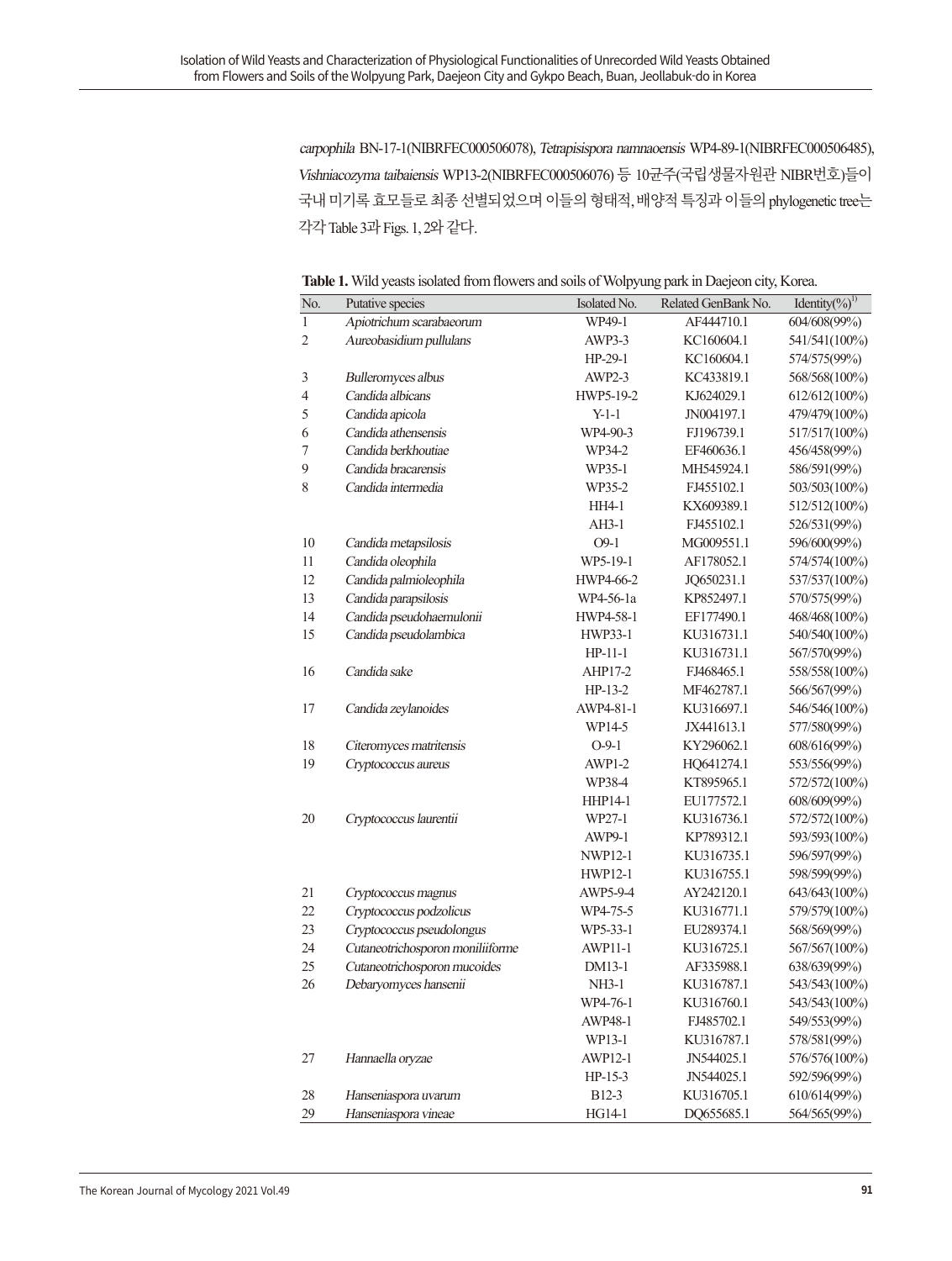| No. | Putative species            | Isolated No.   | Related GenBank No. | Identity(%) <sup>1)</sup> |
|-----|-----------------------------|----------------|---------------------|---------------------------|
| 30  | Issatchenkia occidentalis   | WP14-7         | EF643590.1          | 519/520(99%)              |
| 31  | Issatchenkia terricola      | HWP5-36-3      | AB436451.1          | 553/554(99%)              |
| 32  | Kazachstania gamospora      | WP9-1          | AB198189.1          | 553/553(100%)             |
| 33  | Kazachstania humilis        | AWP49-1        | KF606996.1          | 505/505(100%)             |
|     |                             | WP4-70-1       | GU138470.1          | 545/545(100%)             |
| 34  | Kazachstania servazzii      | $CK-15-2$      | KY107945.1          | 615/615(100%)             |
| 35  | Kodamaea ohmeri             | WP5-7-1        | FM180533.1          | 536/536(100%)             |
| 36  | Lachancea fermentati        | WP4-92-1       | KM234440.1          | 532/532(100%)             |
| 37  | Lachancea thermotolerans    | AWP4-55-1      | KT922390.1          | 594/594(100%)             |
| 38  | Meyerozyma caribbica        | AHP23-1        | MF979202.1          | 546/546(100%)             |
|     |                             | <b>HHP11-1</b> | MF979202.1          | 546/546(100%)             |
|     |                             | HP-28-4        | MF979202.1          | 571/575(99%)              |
| 39  | Meyerozyma carpophila       | BN-17-1        | FM180531.1          | 601/601(100%)             |
| 40  | Microbotryozyma collariae   | WP5-21-3       | AB831085.1          | 533/537(99%)              |
| 41  | Moesziomyces aphidis        | WP31-3         | KY992087.1          | 579/579(100%)             |
|     |                             | AHP14-1        | KY992087.1          | 612/617(99%)              |
|     |                             | <b>HWP1-1</b>  | KY992087.1          | 616/624(99%)              |
| 42  | Oenothera odorata           | AWP3-1         | JX975678.1          | 577/577(100%)             |
| 43  | Papiliotrema aspenensis     | WP4-77-3       | KX621788.1          | 580/580(100%)             |
| 44  | Papiliotrema aurea          | <b>NHP14-1</b> | KT895965.1          | 603/609(99%)              |
| 45  | Papiliotrema flavescens     | $HP-21-1$      | MF448286.1          | 567/567(100%)             |
|     |                             | <b>AWP11-2</b> | MF448286.1          | 597/598(99%)              |
| 46  | Rhodosporidiobolus azoricus | AWP30-1        | AF459700.1          | 523/523(100%)             |
| 47  | Rhodotorula nothofagi       | WP5-19-3       | KC006668.1          | 620/620(100%)             |
| 48  | Rhodotorula paludigena      | AWP4-52-2      | KU316709.1          | 556/556(100%)             |
| 49  | Saccharomyces cerevisiae    | WP5-3          | KX428529.1          | 579/581(99%)              |
| 50  | Saitozyma podzolica         | WP4-65-2       | KU167696.1          | 576/576(100%)             |
| 51  | Saturnispora diversa        | WP4-66-1       | JQ672608.1          | 514/515(99%)              |
| 52  | Schwanniomyces vanrijiae    | WP17-1         | KU316748.1          | 576/580(99%)              |
|     |                             | AHP8-2         | KU316748.1          | 577/581(99%)              |
|     |                             | <b>HHP8-1</b>  | KU316748.1          | 578/581(99%)              |
| 53  | Sporobolomyces carnicolor   | AWP31-3        | KU316784.1          | 537/537(100%)             |
|     |                             | WP31-5         | KU316784.1          | 541/541(100%)             |
| 54  | Tetrapisispora iriomotensis | WP4-68-1       | KU316722.1          | 553/553(100%)             |
| 55  | Tetrapisispora namnaoensis  | WP4-89-1       | AB499028.1          | 521/521(100%)             |
| 56  | Tetrapisispora nanseiensis  | WP4-69-1       | KU316776.1          | 554/554(100%)             |
| 57  | Torulaspora delbrueckii     | WP48-2         | KY296072.1          | 556/556(100%)             |
| 58  | Vanrija humicola            | WP4-95-1       | KY110010.1          | 565/565(100%)             |
|     |                             | AWP4-77-2      | KU316773.1          | 571/571(100%)             |
| 59  | Vishniacozyma taibaiensis   | WP13-2         | JQ968529.1          | 566/566(100%)             |
|     |                             |                |                     | (Continued)               |
| 60  | Vishniacozyma tephrensis    | WP1-3          | JN400781.1          | 564/566(99%)              |
| 61  | Wickerhamomyces anomalus    | <b>HWP5-3</b>  | KT972096.1          | 579/584(99%)              |
|     |                             | HO9-2          | HF952838.2          | 611/616(99%)              |
| 62  | Zygosaccharomyces rouxii    | $O-5-7$        | LT631809.2          | 584/586(99%)              |

**Table 1.** Continued.

<sup>1)</sup>Homology of D1/D2 region in 26s rDNA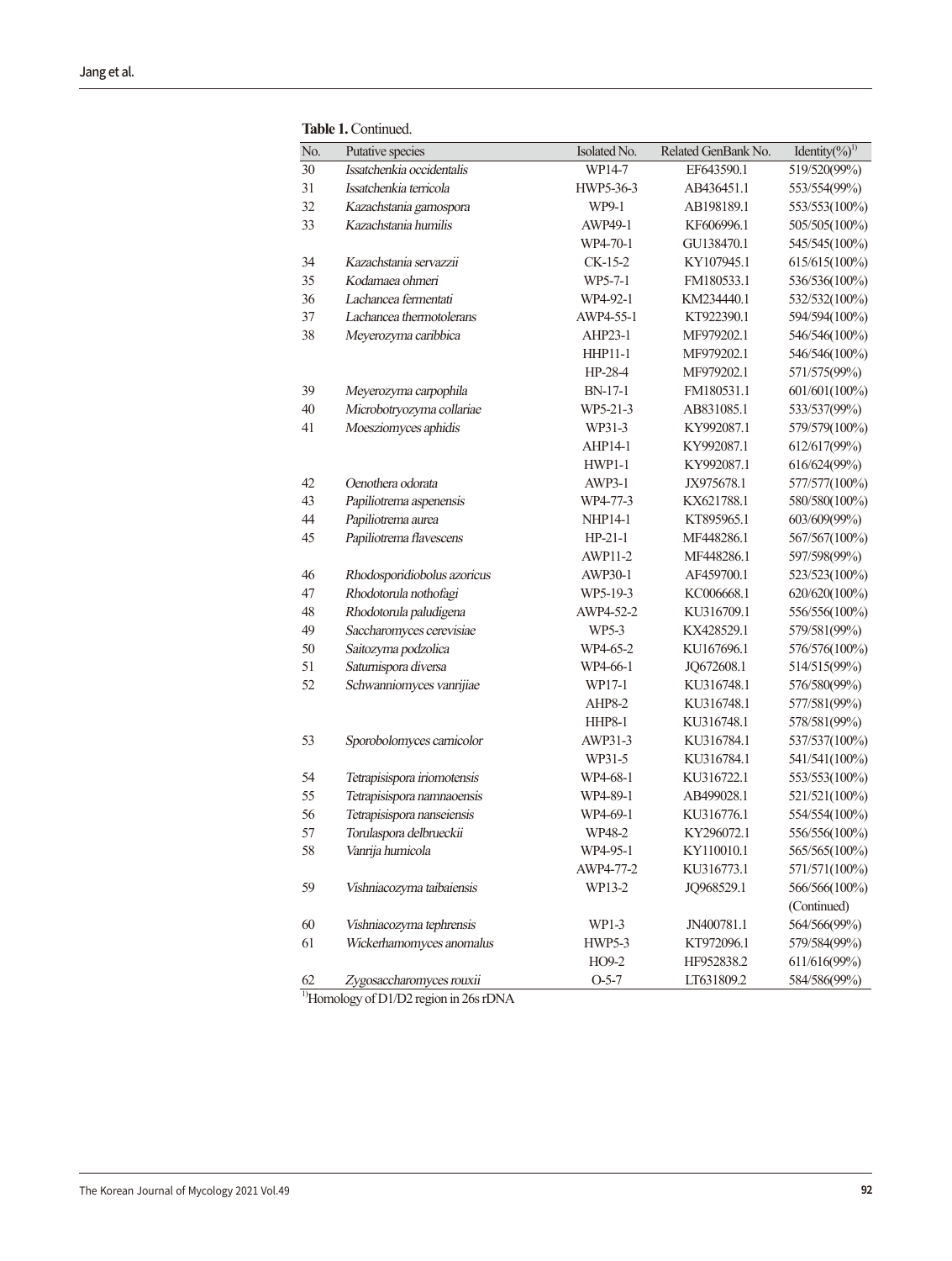| No.              | Putative species              | Isolated No.   | Related GenBank No. | Identity(%) <sup>1)</sup> |
|------------------|-------------------------------|----------------|---------------------|---------------------------|
| $\mathbf{1}$     | Apiotrichum porosum           | ASCM32-1       | KU167688.1          | 580/580(100%)             |
| $\boldsymbol{2}$ | Barnettozyma californica      | <b>SCM19-1</b> | DQ377655.1          | 633/633(100%)             |
| $\overline{3}$   | Candida melibiosica           | HGP26-1        | MN203651.1          | 500/500(100%)             |
|                  |                               | <b>SCM30-2</b> | MN203651.1          | 509/511(99%)              |
| $\overline{4}$   | Candida orthopsilosis         | GP26-1         | FJ432622.1          | 561/562(99%)              |
| 5                | Candida pseudohaemulonii      | GP34-1         | EF177490.1          | 492/492(100%)             |
|                  |                               | AGP34-1        | EF177490.1          | 492/492(100%)             |
| $\sqrt{6}$       | Candida vartiovaarae          | ATC37-1        | KU316734.1          | 613/619(99%)              |
| $\overline{7}$   | Cryptococcus flavus           | GP14-1         | EU177572.1          | 589/590(99%)              |
| $\,$ $\,$        | Cryptococcus friedmannii      | GP24-4         | KT427565.1          | 562/562(100%)             |
| 9                | Debaryomyces hansenii         | $AGP2-1$       | KU316715.1          | 566/566(100%)             |
| 10               | Meyerozyma guilliermondii     | HGP22-1        | KY952846.1          | 563/563(100%)             |
| 11               | Microbotryozyma collariae     | AGP26-2        | AB831085.1          | 534/537(99%)              |
| 12               | Moesziomyces aphidis          | $GP9-1$        | KY992087.1          | 589/589(100%)             |
|                  |                               | AGP5-1         | KY992087.1          | 589/589(100%)             |
|                  |                               | HCPD8-2b       | KY992087.1          | 589/589(100%)             |
| 13               | Oenothera odorata             | $GP5-2$        | JX975678.1          | 599/600(99%)              |
| 14               | Cyberlindnera amylophila      | GP19-1         | DQ409158.1          | 566/567(99%)              |
| 15               | Pichia kudriavzevii           | $HGP2-1$       | KU862645.1          | 559/559(100%)             |
| 16               | Pichia mexicana               | AGP22-1        | EF042031.1          | 488/488(100%)             |
| 17               | Pichia scolyti                | $GP1-1$        | U45788.1            | 502/506(99%)              |
|                  |                               | AGP14-2        | U45788.1            | 502/506(99%)              |
| 18               | Pseudozyma antarctica         | GP26-2         | JQ650240.1          | 597/598(99%)              |
|                  |                               | AGP31-1a       | JQ650240.1          | 597/598(99%)              |
| 19               | Pseudozyma aphidis            | GP9-3          | KC763347.1          | 583/583(100%)             |
|                  |                               | AGP36-4        | KC763347.1          | 583/583(100%)             |
|                  |                               | AGP34-3        | JX049426.1          | 593/593(100%)             |
| 20               | Pseudozyma tsukubaensis       | AGP14-1        | LC333508.1          | 589/590(99%)              |
| 21               | Rhodosporidium fluviale       | AGP34-2        | KJ507301.1          | 577/577(100%)             |
| 22               | Rhodotorula mucilaginosa      | AGP20-1        | LC125984.1          | 533/533(100%)             |
| 23               | Saccharomyces cerevisiae      | HGP40-1        | MF966571.1          | 570/572(99%)              |
| 24               | Sampaiozyma ingeniosa         | AHW10-1        | AJ749834.1          | 596/600(99%)              |
| 25               | Schizosaccharomyces japonicus | <b>HGP8-1</b>  | EU523635.1          | 567/567(100%)             |
| 26               | Sporidiobolus pararoseus      | GP24-5         | KJ756740.1          | 534/534(100%)             |
|                  |                               | AGP24-2        | KJ756740.1          | 534/534(100%)             |
| $27\,$           | Torulaspora delbrueckii       | HW20-1         | FJ468458.1          | 572/573(99%)              |
| 28               | Tricholoma matsutake          | GP37-1         | KJ936989.1          | 532/532(100%)             |
| 29               | Trichosporon asahii           | HGP22-2        | KU316753.1          | 596/598(99%)              |
| 30               | Ustilago trichophora          | GP23-3         | AJ236141.2          | 596/600(99%)              |

**Table 2.** Wild yeasts isolated from flowers and soils of Gykpo beach in Buan of Jellabuk-do, Korea.

1)Homology of D1/D2 region in 26s rDNA

**형태적, 배양학적 특성:** 이들 미기록 효모들은 주로 구형~타원형으로 모두 출아에 의해 영양 증식을 하였고 V. taibaiensis WP13-2와 K. gamospora WP9-1외 8종의 미기록 효모들은 포자를 형성 하지않은무포자효모들이었으며 10균주모두의균사를생성하지않았다.

또한, C. berkhoutiae WP34-2 균주 외 모든 균주들은 YPD 배지와 YM 배지에서 생육하였고 C. athensensis WP4-90-3 등 4균주들은 비타민을 첨가하지 않은 YPD 배지에서 생육하지 못하였다. V. taibaiensis WP13-2와 K. gamospora WP9-1, T. namnaoensis WP4-89-1 균주들은 15% NaCl을 함유한 YPD 배지에서 생육하는 호염성 효모들이었고, Cy. amylophila GP19-1 균주는 40˚C에서도 생육하 는 고온성 효모로서 이들은 내염성 효소와 내열성 효소 등 산업적으로도 유용한 대사산물들을 생산할것으로추정된다.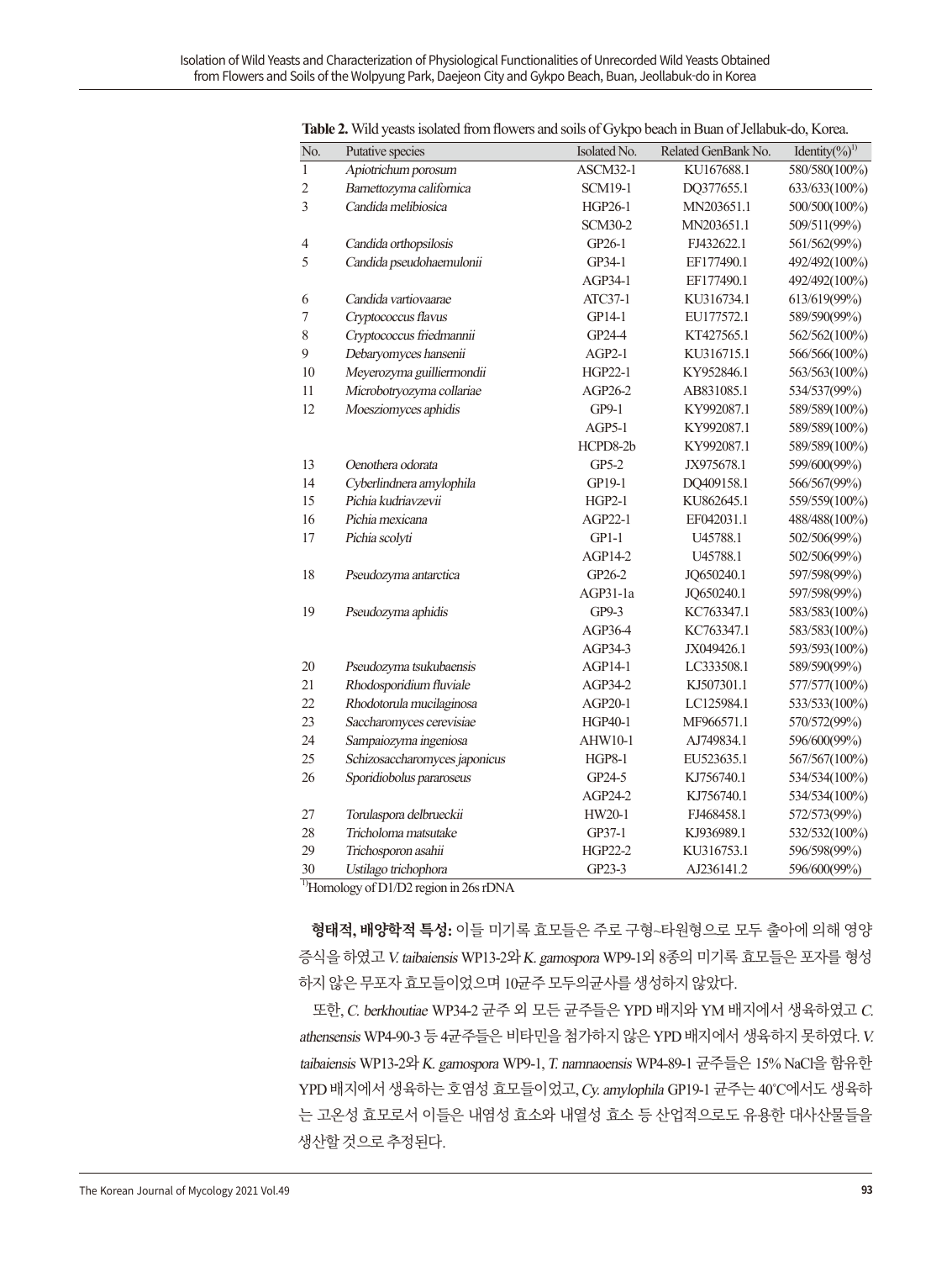|                               | Apiotrichum                  | Apiotrichum           | Candida                            | Candida                           | Candida                      | Meyerozyma                                          | Vishniacozyma                | Kazachstania            | Cyberlindnera                | Tetrapisispora          |
|-------------------------------|------------------------------|-----------------------|------------------------------------|-----------------------------------|------------------------------|-----------------------------------------------------|------------------------------|-------------------------|------------------------------|-------------------------|
|                               | scarabaeorum                 | porosum               | athensensis                        | berkhoutiae                       | bracarensis                  | carpophila                                          | taibaiensis                  | gamospora               | amylophila                   | namnaoensis             |
| Characteristics               | WP49-1                       | ASCM32-1              | WP4-90-3                           | WP34-2                            | WP35-1                       | <b>BN-17-1</b>                                      | WP13-2                       | WP9-1                   | <b>GP19-1</b>                | WP4-89-1                |
|                               | <b>NIBRFGC</b>               | <b>NIBRFGC</b>        | <b>NIBRFGC</b>                     | <b>NIBRFGC</b>                    | <b>NIBRFGC</b>               | <b>NIBRFGC</b>                                      | <b>NIBRFGC</b>               | <b>NIBRFGC</b>          | <b>NIBRFGC</b>               | <b>NIBRFGC</b>          |
|                               | 000506081                    | 000506483             | 000506484                          | 000506472                         | 000506473                    | 000506078                                           | 000506076                    | 000506077               | 000506460                    | 000506485               |
| Morphological characteristics |                              |                       |                                    |                                   |                              |                                                     |                              |                         |                              |                         |
| Shape/size $(\mu m)$          | Global $0.3 \times 0.3$      | $Global/1.5\times1.5$ | Oval $/1.7\times1.2$               | Global $0.3 \times 0.3$           | Oval $/1.2 \times 0.8$       | Oval $/1.5 \times 1.0$                              | Oval $/1.3 \times 1.2$       | $Global/1.4\times1.4$   | Oval $/1.2 \times 1.0$       | Oval $/1.6 \times 1.1$  |
| Vegetative reproduction       | <b>Budding</b>               | <b>Budding</b>        | <b>Budding</b>                     | <b>Budding</b>                    | <b>Budding</b>               | <b>Budding</b>                                      | <b>Budding</b>               | <b>Budding</b>          | <b>Budding</b>               | <b>Budding</b>          |
| Spore/pseudomycelium          | $-/-$                        | $+$                   | $+\sqrt{-}$                        | $-/-$                             | $-/-$                        | $-/-$                                               | $+\sqrt{-}$                  | $+\sqrt{-}$             | $-/-$                        | $-/-$                   |
| Cultural characteristics      |                              |                       |                                    |                                   |                              |                                                     |                              |                         |                              |                         |
| Growth on YPD/YM/PD media     | $++++/+/++$                  | $+/+/+$               | $++/+/+$                           | $+\frac{1}{2}$                    | $+++/++/++$                  | $++++/++/++$                                        | $++/++/++$                   | $++/++/++$              | $+++/++/+++$                 | $+/+/+$                 |
| Color on YPD medium           | Cream                        | White                 | Cream                              | White                             | White                        | White                                               | Cream                        | White                   | White                        | White                   |
| Growth                        |                              |                       |                                    |                                   |                              |                                                     |                              |                         |                              |                         |
| - vitamin-free medium         | $^{+}$                       |                       |                                    |                                   | $+ +$                        | $^{+}$                                              | $^{+}$                       | $^{+}$                  | $+ +$                        |                         |
| - 10/20% glucose YPD medium   | $-/-$                        | $-/-$                 | $+$ / $+$                          | $+\sqrt{-}$                       | $^{++/+}$                    | $++/+$                                              | $++/+$                       | $++/++$                 | $++++$                       | $+/-$                   |
| - 5/15% NaCl YPD medium       | $-/-$                        | $\frac{1}{2}$         | $+\sqrt{-}$                        | $-/-$                             | $-/-$                        | $-/-$                                               | $^{++/+}$                    | $+/-$                   | $-/-$                        | $+$                     |
| - 5/10% ethanol YPD medium    | $+/-$                        | $+\sqrt{-}$           | $+\!+\!/\!+\!+$                    | $-/-$                             | $+\frac{1}{2}$               | $+/-$                                               | $+/-$                        | $++/+$                  | $+\frac{1}{2}$               | $+ + +$                 |
| - heavy metal resistance      | $Cu^{2+}$ , $Fe^{2+}$ ,      | $Fe^{2+}$ , $Pb^{2+}$ | $C^{2+}$ , $Co^{2+}$ , $Cu^{2+}$ , | $Li^{2+}$ , $Cu^{2+}$ , $Pb^{2+}$ |                              | $Li2+ Co2+ Cu2+$ , $Li2+ Cu2+$ , Fe <sup>2+</sup> , | $Li^{2+}$ , $Cu^{2+}$ ,      | $Li^{2+}$ , $Co^{2+}$ , | $Li^{2+}CO^{2+}Cu^{2+}$ .    | $Li^{2+}$ , $Cu^{2+}$ , |
|                               | $Zn^{2+}$ , Hg <sup>2+</sup> |                       | $Fe^{2+}$ , $Zn^{2+}Pb^{2+}$       |                                   | $Fe^{2+}$ , Hg <sup>2+</sup> | $Pb^{2+}$ , Hg <sup>2+</sup>                        | $Zn^{2+}$ , Hg <sup>2+</sup> | $Cu2+, Pb2+$            | $Zn^{2+}$ , Hg <sup>2+</sup> | $Zn^{2+}$ , $Pb^{2+}$   |
| Growth on temp/pH             | $15-30$ °C                   | $20-30$ °C            | $20-30$ °C                         | $20-30$ °C                        | $20-30$ °C                   | $20-30$ °C                                          | $15-30$ °C                   | $15-30$ °C              | $20-40^{\circ}$ C            | $20-30$ °C              |
|                               | $/bH4-7$                     | $/$ pH6-7             | $/$ pH4-8                          | $/$ pH6-7                         | $/$ pH4-8                    | $/bH4-7$                                            | $/bH4-8$                     | $/bH4-8$                | $/$ pH6-7                    | $/bH4-8$                |

**Table 3.** Microbiological characteristics of unrecorded wild yeasts from flowers and soils of Wolpyung park in Daejeon city and Gykpo beach in Buan of Jellabuk-do, Korea.

+: Growth; -: No growth; YPD: Yeast extract-peptone-dextrose; YM: Yeast extract-malt extract; PD: Potato dextrose.



0.050

**Fig. 1.** Phylogenetic tree of the unrecorded yeasts isolated from soils and flowers of Gykpo beach in Buan of Jellabuk-do, Korea, based on the nucleotide sequences of large subunit 26S ribosomal DNA D1/D2 and 5.8S ribosomal DNA internal transcribed spacer (ITS) region. The tree was generated by the neighbor-joining method, using MEGA 7. The bar indicates the number of substitutions per position.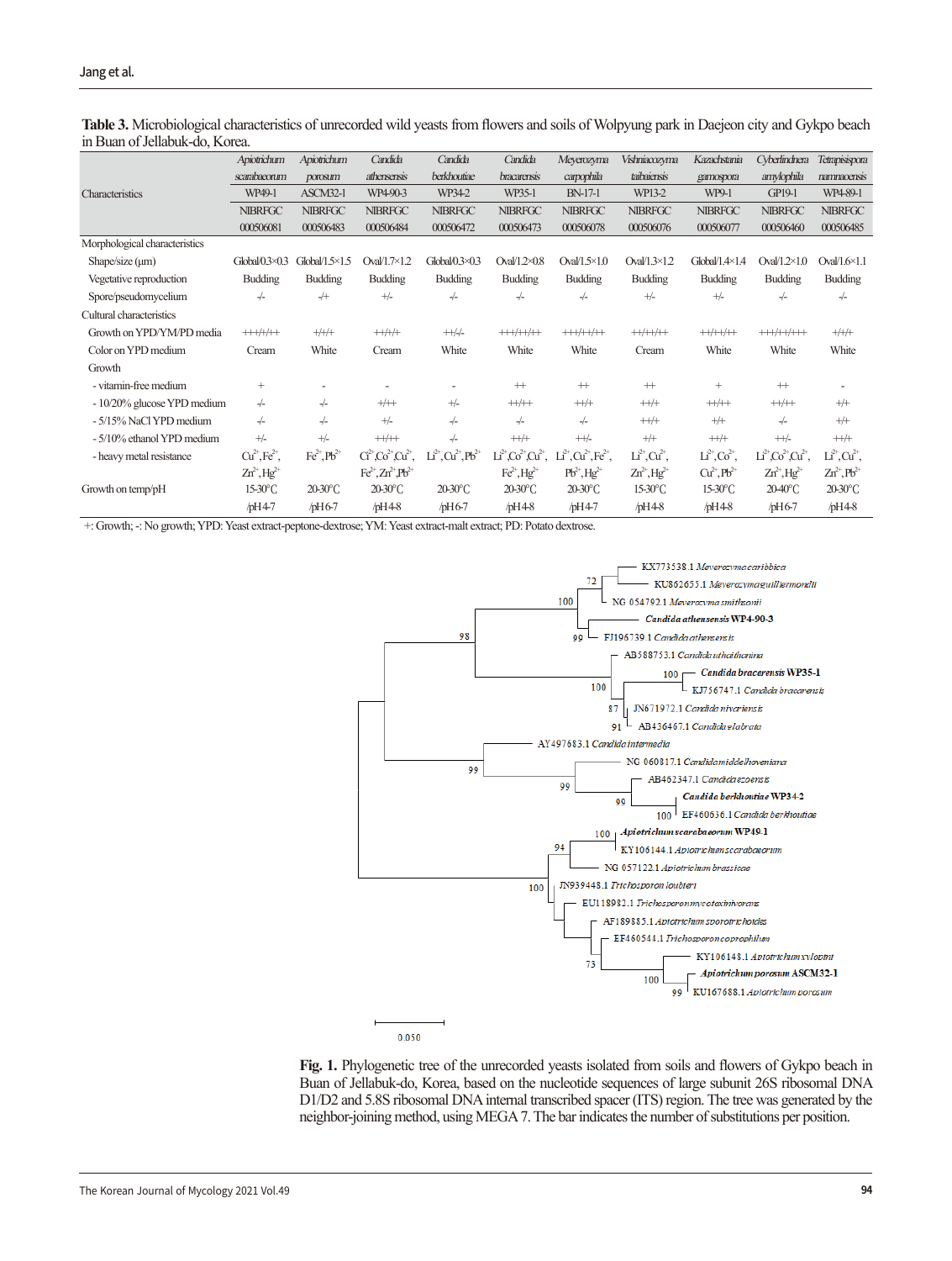

0.050

**Fig. 2.** Phylogenetic tree of the unrecorded yeasts isolated from soils and flowers of Wolpyung park in Daejeon city, Korea, based on the nucleotide sequences of large subunit 26S ribosomal DNA D1/D2 and 5.8S ribosomal DNA internal transcribed spacer (ITS) region. The tree was generated by the neighborjoining method, using MEGA 7. The bar indicates the number of substitutions per position.

**에탄올과 중금속에 대한 내성:** 10주의 국내 미기록 야생효모들의 에탄올과 중금속들에 대한 내성을 조사한 결과는 Table 3와 같다. C. berkhoutiae WP34-2외 모든 균주들이 5% 에탄올 함유 YPD 배지에서 생육하였고 특히, C. athensensis WP4-90-3 등 5균주들은 10% 에탄올을 함유한 YPD 배지에서생육하여강한에탄올내성을보였다.

한편, 미기록 야생 효모들의 Pb, Hg, Li, Co, Cu, Fe 등의 2가 중금속 이온들에 대한 내성을 조사 한 결과 균주마다 다양한 중금속 내성을 보였고 A. porosum ASCM32-1외 9균주 모두 Cu<sup>2+</sup>에 대하 여 400 ppm 내성을 보였다. 특히, C. athensensis WP4-90-3 균주는 다른 미기록 효모들에 비하여 많 은 중금속들에 대한 내성을 갖고 있었다 (Table 3).

**탄소원들에 대한 자화성과 발효성:** 미기록 야생효모들의 탄소원으로 당류와 당알코올 및 유기 산들에 대한 자화성과 발효성을 조사한 결과 Table 4와 같이 A. porosum ASCM32-1 균주 외에 모든 미기록 효모들이 포도당을 자화를 시켰고A. scarabaeorum WP49-1 균주만이 lactose를 자화시켰다. C. athensensis WP4-90-3 균주는 xylose를 자화시키면서 발효시켰고 cellobiose도 자화시켜 목질 자원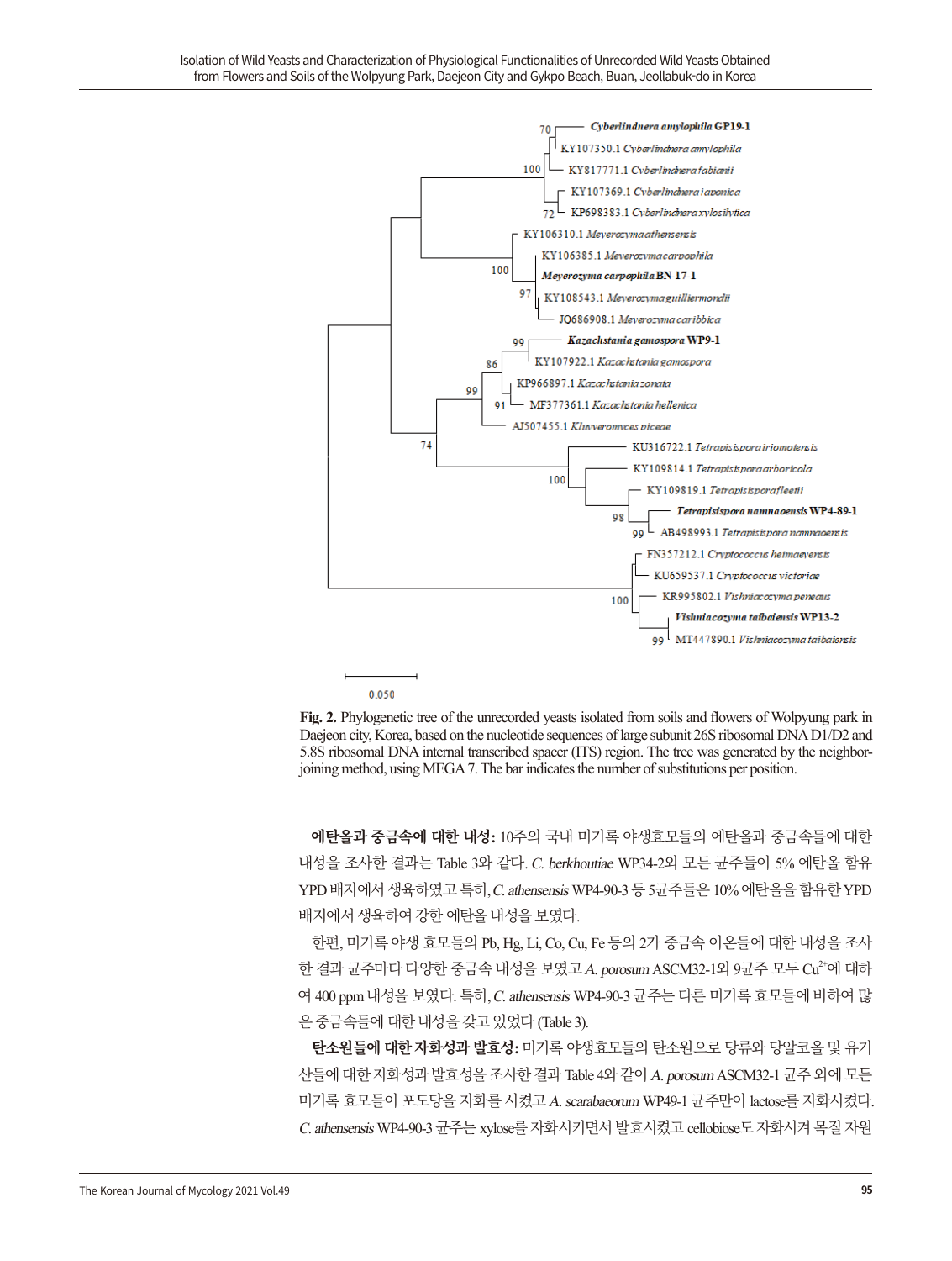이나 식물 섬유소 등을 이용한 바이오 연료 생산에 응용성이 있을 것으로 추정되어 추가의 연구가 요구된다. 한편모든미기록효모들이탄소원으로구연산을이용할수있었으나초산은모두이용 하지못하였다.

#### **국내 미기록 효모들과 비병원성 효모균들의 호중구 elastase저해 활성과 β-glucuronidase저해 활성**

위와 같이 대전광역시 월평공원과 격포해수욕장 주변에서 분리한 야생 효모들 중 국내 미기 록 효모들과 비병원성 야생 효모 43균주들의 무세포추출물들을 제조하여 장내 유용 균주들에 대 한 유해 효소로 알려진 β-glucuronidase에 대한 저해 활성과 급성 폐 손상 억제에 관련된 호중구 elastase 저해활성을측정하였다 (Table 5, 6).

**Table 4.** Assimilation and fermentation of sugars and sugar alcohols.

|                          | Strain No.     |                    |                |                |                |                             |                |                |                |                                                  |  |  |
|--------------------------|----------------|--------------------|----------------|----------------|----------------|-----------------------------|----------------|----------------|----------------|--------------------------------------------------|--|--|
|                          |                |                    |                |                |                | (Assimilation/fermentation) |                |                |                |                                                  |  |  |
| <b>Sugars</b>            | Apiotrichum    | Apiotrichum        | Candida        | Candida        | Candida        | Meyerozyma                  | Vishniacozyma  | Kazachstania   | Cyberlindnera  | Tetrapisispora                                   |  |  |
| / Sugar alc              | scarabaeorum   | porosum            | athensensis    | berkhoutiae    | bracarensis    | carpophila                  | taibaiensis    | gamospora      | amylophila     | namnaoensis                                      |  |  |
|                          | WP49-1         | ASCM32-1           | WP4-90-3       | WP34-2         | WP35-1         | <b>BN-17-1</b>              | WP13-2         | WP9-1          | GP19-1         | WP4-89-1                                         |  |  |
|                          | <b>NIBRFGC</b> | <b>NIBRFGC</b>     | <b>NIBRFGC</b> | <b>NIBRFGC</b> | <b>NIBRFGC</b> | <b>NIBRFGC</b>              | <b>NIBRFGC</b> | <b>NIBRFGC</b> | <b>NIBRFGC</b> | <b>NIBRFGC</b>                                   |  |  |
|                          | 000506081      | 000506483          | 000506484      | 000506472      | 000506473      | 000506078                   | 000506076      | 000506077      | 000506460      | 000506485                                        |  |  |
| glucose                  | $+/-$          | $-/-$              | $++/-$         | $+/+$          | $+/-$          | $++/++$                     | $-/-$          | $++/+$         | $+/+$          | $++/+$                                           |  |  |
| fructose                 | $+/-$          | $-/-$              | $++/-$         | $+/-$          | $+/+$          | $+/+$                       | $+/-$          | $+/-$          | $+/+$          | $+/-$                                            |  |  |
| galactose                | $-/-$          | $-/-$              | $++/-$         | $-/-$          | $-/-$          | $+/+$                       | $+/-$          | $-/-$          | $-/-$          | $\boldsymbol{++}\boldsymbol{/}{\boldsymbol{++}}$ |  |  |
| mannose                  | $+/-$          | $-/-$              | $+/-$          | $+/-$          | $+/-$          | $+/-$                       | $+/-$          | $+/-$          | $+/-$          | $+/-$                                            |  |  |
| sucrose                  | $+/-$          | $-/-$              | $+/-$          | $+/-$          | $+/-$          | $+/-$                       | $+/-$          | $++/+$         | $-/-$          | $+/-$                                            |  |  |
| lactose                  | $+/-$          | $-/-$              | $-/-$          | $-/-$          | $-/-$          | $-/-$                       | $+/-$          | $-/-$          | $-/-$          | $-/-$                                            |  |  |
| maltose                  | $-/-$          | $-/-$              | $+/-$          | $+/-$          | $-/-$          | $+/-$                       | $+/-$          | $-/-$          | $+/-$          | $-/-$                                            |  |  |
| raffinose                | $-/-$          | $-/-$              | $+/-$          | $+/-$          | $-/-$          | $+$ /-                      | $+/-$          | $+/-$          | $-/-$          | $+/-$                                            |  |  |
| cellobiose               | $+/-$          | $-/-$              | $+\frac{1}{2}$ | $-/-$          | $-/-$          | $+/-$                       | $+/-$          | $-/-$          | $+/-$          | $-/-$                                            |  |  |
| xylose                   | $-/-$          | $-/-$              | $+/+$          | $-/-$          | $-/-$          | $-/-$                       | $-/-$          | $-/-$          | $-/-$          | $-/-$                                            |  |  |
| starch                   | $-/-$          | $-/-$              | $-/-$          | $-/-$          | $-/-$          | $-/-$                       | $-/-$          | $-/-$          | $-/-$          | $-/-$                                            |  |  |
| mannitol                 | $-/-$          | $-/-$              | $++/-$         | $+/-$          | $-/-$          | $+/-$                       | $+/-$          | $-/-$          | $+/-$          | $-/-$                                            |  |  |
| sorbitol                 | $-/-$          | $-/-$              | $++/-$         | $+/-$          | $-/-$          | $-/-$                       | $++/$          | $-/-$          | $-/-$          | $-/-$                                            |  |  |
| citric acid <sup>a</sup> | $^{+}$         | $\hspace{0.1mm} +$ | $^{++}$        | $^{+}$         | $^{++}$        | $^{+}$                      | $^+$           | $+$            | $+ +$          | $^{+}$                                           |  |  |
| acetic acid              |                |                    | ۰              |                |                |                             |                |                |                |                                                  |  |  |

+: assimilated or fermented; -: not assimilated or fermented. ; <sup>a</sup>: Only assimilation of citric acid and acetic acid were investigated

**Table 5.** Anti-acute lung injury human neutrophil elastase inhibitory activities and anti-colon β-glucuronidase inhibitory activities of cell-free extracts from unrecorded wild yests.

| No. | Putative species           | Isolated No. | $HNE1$ inhibitory activity(%) | $\beta$ -Glucuronidase inhibitory activity(%) |
|-----|----------------------------|--------------|-------------------------------|-----------------------------------------------|
|     | Apiotrichum scarabaeorum   | WP49-1       | $n.d^{2}$                     | n.d                                           |
| 2   | Apiotrichum porosum        | $ASCM32-1$   | n.d                           | n.d                                           |
| 3   | Candida athensensis        | WP4-90-3     | n.d                           | n.d                                           |
| 4   | Candida berkhoutiae        | WP34-2       | n.d                           | n.d                                           |
| 5   | Candida bracarensis        | WP35-1       | n.d                           | $5.6 \pm 0.3$                                 |
| 6   | Meyerozyma carpophila      | $BN-17-1$    | $13.5 \pm 0.9$                | n.d                                           |
| 7   | Vishniacozyma taibaiensis  | WP13-2       | $6.7 \pm 0.7$                 | $3.5 \pm 1.5$                                 |
| 8   | Kazachstania gamospora     | WP9-1        | n.d                           | $27.7 \pm 0.7$                                |
| 9   | Cyberlindnera amylophila   | $GP19-1$     | n.d                           | n.d                                           |
| 10  | Tetrapisispora namnaoensis | WP4-89-1     | n.d                           | $9.5 \pm 0.6$                                 |

 $\overline{1}$ <sup>1)</sup> HNE; Human neutrophil elastase,  $\overline{2}$ <sup>2</sup>) n.d; not detected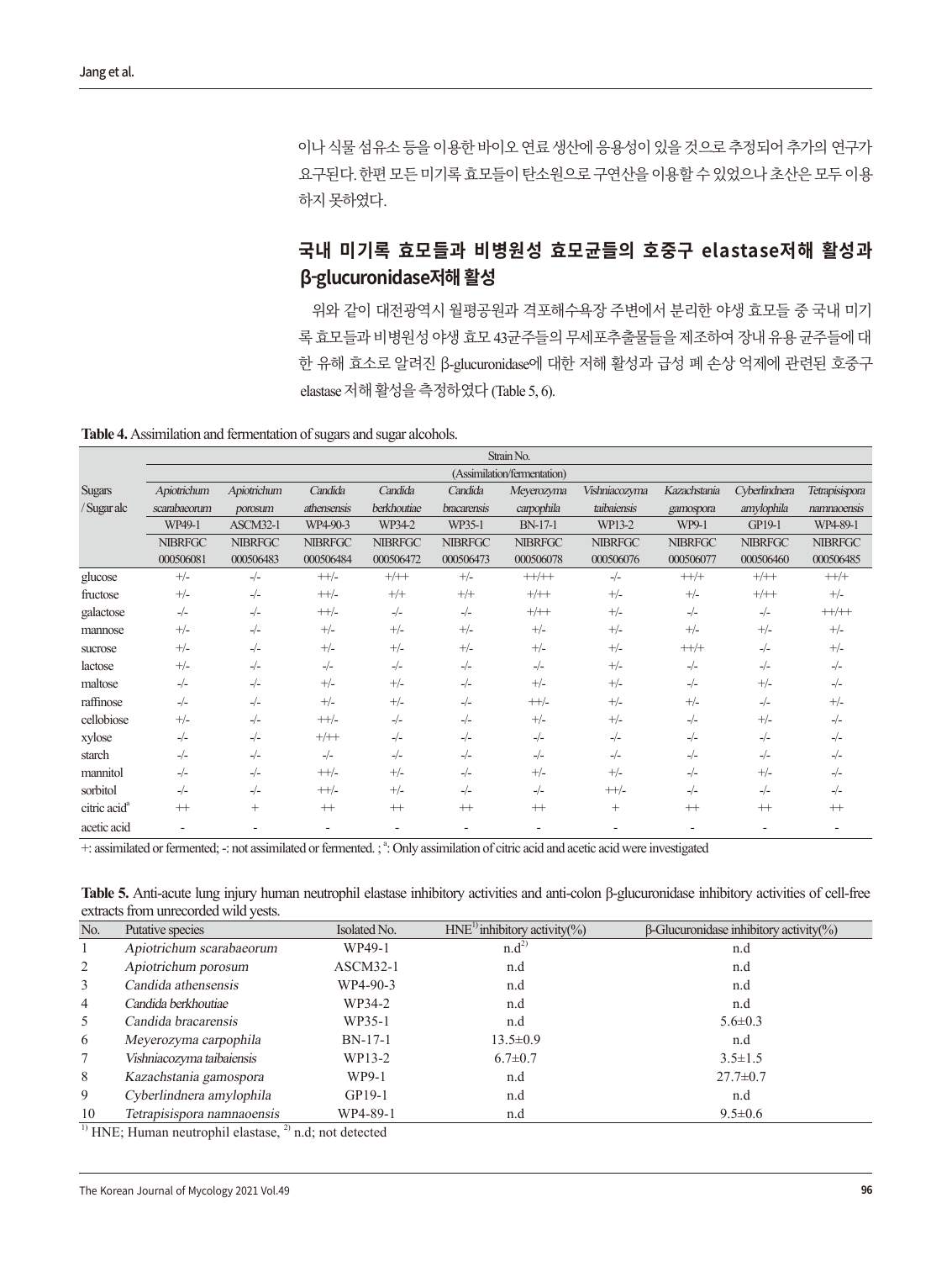β-Glucuronidase 저해 활성은Candida oleophila WP5-19-1의 무세포 추출물이 49.0%로 가장 높았 고 미기록 효모인 K. gamospora WP9-1의 무세포 추출물도 27.7%를 보였다. 일반적으로 장내 유용 균(Probiotics)들의 β-glucuronidase, trytophanase, azoreductase, nitroreductase 활성이 높아지면 아민류 와 같은 독성물질과 변이원 등이 생성되고, 이들이 장 점막에 손상을 주어 대장암 등의 원인이 되 는 것으로 알려져 있다[31]. 따라서 β-glucuronidase 활성을 저해시키거나 효소 생성을 억제시킴으 로 발암원의 생성을 억제하는 것이 바람직하다. 지금까지 β-glucuronidase 저해에 관한 연구로는 한방식품[32], 버섯[33,34] 등에서 이들의 효소 저해 활성이 조사되었을 뿐 효모에서는 아직까지 연구되어 있지 않다. 따라서 본 연구에서 선발된 β-glucuronidase 저해 활성 우수 효모는 앞으로 대 장암예방이나치료소재개발을위한산업적응용자료로귀중하게활용될것으로사료된다.

한편, 급성 폐 손상 억제 관련 호중구 elastase 저해활성은 Wickerhamomyces anomalus HO9-2가 38.4%로 가장 높았고M. carpophila BN-17-1 무세포 추출물도 13.5%를 보였으나 여타의 효모들은 대부분 활성이 없거나 낮았다. 호중구 elastase는 만성 폐쇄성 폐 질환과 포낭성 섬유증 및 염증성 질환에서 중요한 역할을 하는 것으로 알려져 있다. 그러나 호중구 elastase 저해 물질을 이용한 급 성 폐 손상 예방 소재 개발 연구는 다양한 꽃들에서 여러 가지 phytochemical들을 추출해서 이들의 활성을 조사되었고[35], 일부 버섯 추출물[30]에서 활성이 확인되었을 뿐 대체로 미흡하다. 따라 서 본 연구에서 선발된 호중구 elastase 저해 활성 우수 효모는 앞으로 급성 폐 손상 예방이나 치료 제 생산에 유용하게 응용될 것으로 사료된다.

#### **적요**

많은 사람들이 다녀가는 도시공원과 해변 환경의 효모 특성을 알아보기 위해 대전광역시 월 평공원 갑천 누리길과 내원사 주변의 야생화와 토양 75점에서 모두 88균주의 야생 효모들을 분 리, 동정하였다. 또한 전북 부안의 격포해수욕장과 격포항 주변 야생화와 토양 35점에서 30균주 의 야생 효모들을 분리하였다. 이들 분리 야생 효모들 중A. porosum ASCM32-1, A. scarabaeorum WP49-1, C. athensensis WP4-90-3, C. berkhoutiae WP34-2, C. bracarensis WP35-1, Cy. amylophila GP19-1, K. gamospora WP9-1, M. carpophila BN-17-1, T. namnaoensis WP4-89-1, V. taibaiensis WP13- 2 등 10종의 국내 미기록종 후보 균주들을 선별하여 균학적 특성을 확인하였다. 이들 미기록 효 모들은 주로 구형~타원형으로 모두 출아방식으로 영양 증식을 하였고 V. taibaiensis WP13-2와 K. gamospora WP9-1, C. athensensis WP4-90-3 외 7종의 미기록 효모들은 자낭포자를 형성하지 않 은 무포자 효모들이었으며 A. porosum ASCM32-1만이 의균사를 생성하였다. 대부분의 균주들은 YPD 배지와 YM 배지에서 생육하였고 V. taibaiensis WP13-2와 K. gamospora WP9-1, T. namnaoensis WP4-89-1 균주들은 15% NaCl을 함유한 YPD 배지에서 생육하는 호염성 효모들이었고, Cy. amylophila GP19-1 균주는 40˚C에서도 생육하였다. C. athensensis WP4-90-3 균주 등 5균주들이 10% 에탄올 내성을 보였고 C. athensensis WP4-90-3 균주는 Li<sup>2+</sup> 등 많은 중금속들에 대해서 내성 을 보였다. 국내 미기록 효모들과 비병원성 야생 효모 균주 무세포추출물들의 β-glucuronidase 저해 활성은 C. oleophila WP5-19-1의 무세포 추출물이 49.0%로 가장 높았고 미기록 효모인 K. gamospora WP9-1의 무세포 추출물도 27.7%를 보였다. 호중구 elastase 저해 활성은 W. anomalus HO9-2가 38.4%로 우수하여 건강 소재로 생산에 매우 유용한 균주로 활용될 것으로 기대된다.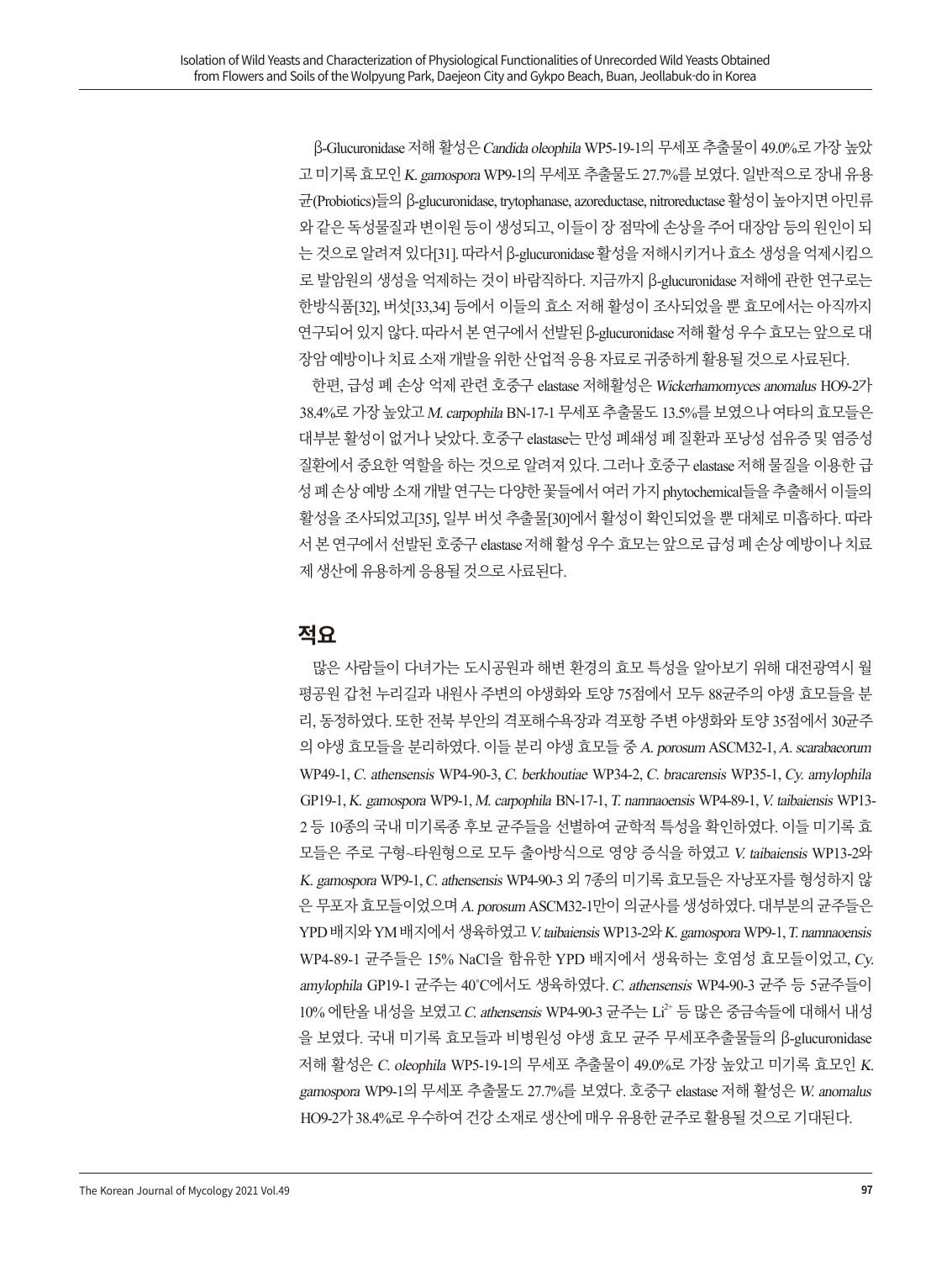#### **ACKNOWLEDGEMENTS**

This research was supported by the project(NIBR202002116) on the survey of Korean indigenous species of the National Institute of Biological Resources under the Ministry of Environment, Republic of Korea.

#### **REFERENCES**

- 1. Lee JS, Lee SH, Kwon SJ, Ahn C, Yoo JY. Enzyme activities and physiological functionality of yeasts from traditional Meju. Kor J Appl Microbiol Biotechnol 1997;25:448-53.
- 2. Lee JS, Choi YJ, Kwon SJ, Yoo JY, Chung DH. Screening and characterization of osmotolerant and gas-producing yeasts from traditional Doenjang and Kochujang. Food and Biotechnol 1996;5:54-8.
- 3. Min JH, Ryu JJ, Kim HK, Lee JS. Isolataion and identification of yeasts from wild flowers in Gyejoksan, Oseosan and Baekamsan of Korea. Kor J Mycol 2013;41:47-50.
- 4. Hyun SH, Mun HY, Lee HB, Kim HK, Lee JS. Isolation of yeasts from wild flowers in Gyonggi-do province and Jeju island in Korea and the production of anti-gout xanthine oxidase inhibitor. Kor J Microbiol Biotechnol 2013;41:383-90.
- 5. Hyun SH, Lee JK, Park WJ, Kim HK, Lee JS. Isolation and diversity of yeasts from fruits and flowers of orchard in Sinam-myeon of Yesan-gun, Chungcheongnam-do, Korea Kor J Mycol 2014;42:21-7.
- 6. Hyun SH, Min JH, Lee HB, Kim HK, Lee JS. Isolation and diversity of yeasts from wild flowers in Ulleungdo and Yokjido, Korea. Kor J Mycol 2014;42:28-33.
- 7. Hyun SH, Min JH, Kim SA, Lee JS, Kim HK. Yeasts associated with fruits and blossoms collected from Hanbat arboretum, Daejeon, Korea. Kor J Mycol 2014;42:178-82.
- 8. Hyun SH, Han SM, Lee JS. Isolation and physiological functionality of yeasts from wild flowers in Seonyudo of Gogunsanyeoldo, Jeollabuk-do, Korea. Kor J Mycol 2014;42:201-6.
- 9. Han SM, Hyun SH, Lee JS. Isolation and identification of yeasts from wild flowers in Deogyu mountain and their physiological functionalities. Kor J Mycol 2015;43:47-52.
- 10. Han SM, Hyun SH, Lee HB, Lee HW, Kim HK, Lee JS. Isolation and identification of yeasts from wild flowers collected around Jangseong lake in Jeollanam-do, Republic of Korea, and characterization of the unrecorded yeast Bullera coprosmaensis. Mycobiol 2015;43:266-71.
- 11. Han SM, Han JW, Bae SM, Park WJ, Lee JS. Isolation and identification of wild yeasts from soils of paddy fields in Daejeon metropolitan city and Chungcheongnam-do, Korea. Kor J Mycol 2016;44:1-7.
- 12. Han SM, Lee JS. Isolation and identification of wild yeasts from soils of an herb park in Seoul metropolitan city and characteristics of unrecorded yeasts. Kor J Mycol 2016;44:108-115.
- 13. Han SM, Lee SY, Kim HK, Lee JS. Characterization of wild yeasts Isolated from leaves obtained from Mt. Daedun and Mt. Chilgap, Korea. Kor J Mycol 2017;45:31-42.
- 14. Han SM, Lee JS. Characterization of unrecorded yeasts Isolated from leaves of trees of Oknyeobong peak and Yeonjasan mountain in Daejeon, Korea. Kor J Mycol 2017;45:23-30.
- 15. Han SM, Kim HK, Lee HB, Lee JS. Isolation and identification of wild yeasts from freshwaters and soils of Nakdong and Yeongsan river, Korea, with characterization of two unrecorded yeasts. Kor J Mycol 2016;44:350-54.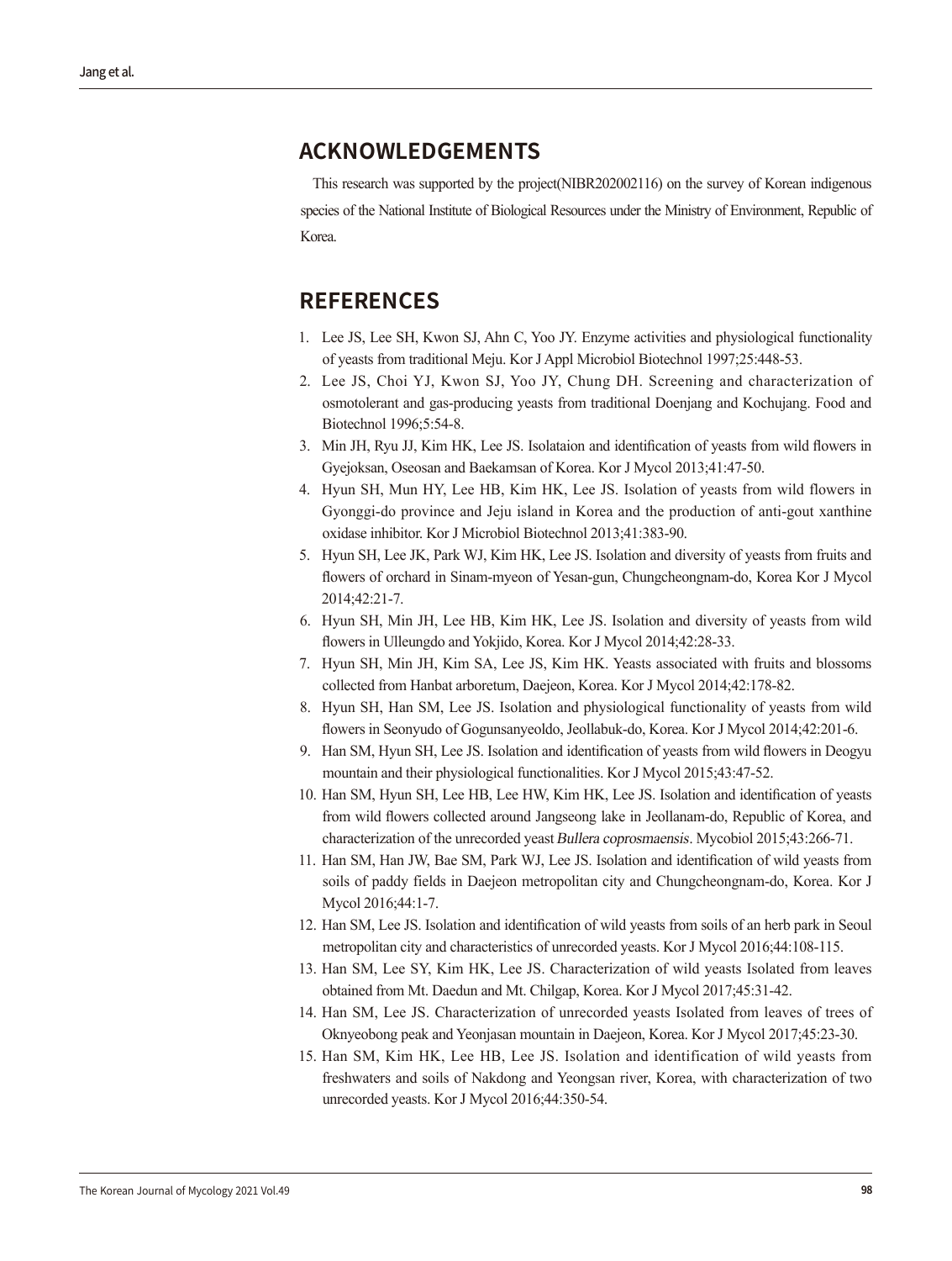- 16. Han SM, Lee SY, Kim HK, Lee JS. Isolation and diversity of wild yeasts from the waters and bank soils of Daejeoncheon, Gapcheon, and Yedeungcheon in Daejeon metropolitan city, Korea. Kor J Mycol 2017;45:259-69.
- 17. Han SM, Kim JY, Lee HB, Kim HK, Lee JS. Isolation and characterization of wild yeasts from water and riverside soils of Geumgang midstream in Gongju City, Korea. Kor J Mycol 2018;46:98-104.
- 18. Han SM, Lee SY, Lee JS. Isolation of wild yeasts from humus-rich soil in city park of Daejeon metropolitan city, Korea, and characterization of the unrecorded wild yeasts. Kor J Mycol 2018;46;75-82.
- 19. Kim JY, Han SM, Lee JS. Isolation and tyrosinase inhibitory activity of wild yeasts obtained from soil in the fields of medicinal plants, Ginseng and Korean angelica. Kor J Mycol 2018;46:205-11.
- 20. Han SM, Kim JY, Kim CM, Lee JS. Characteristics of unrecorded wild yeasts obtained from the soil of spices plant fields and its physiological functionality. Kor J Mycol 2019;47;75-81.
- 21. Han SM, Kim JY, Lee JS. Isolation of wild yeasts from the water and riverside soil of Geumgang midstream in Sejong city, Korea, and characterization of unrecorded wild yeasts. Kor J Mycol 2019;47;75-81.
- 22. Kim HK, Kim JY, Han SM, Kim CM, Lee JS. Microbiological characteristics and physiological functionalities of unrecorded wild yeast strains in the soils of Hajodae and Gyungpodae beaches in Korea. Kor J Mycol 2019;47:249-58.
- 23. Han SM, Hyun SH, Kim NM, Lee JS. Antioxidant activity and inhibitory activities of xanthine oxidase and tyrosinase of yeasts from wild flowers in Korea. Kor J Mycol 2015;43:99-103.
- 24. Hyun SH, Min JH, Lee HB, Kim HK, Lee JS. Microbiological characteristics and physiological functionality of new records of yeasts from wild flowers in Yokjido, Korea. Mycobiol. 2014;42:198-202.
- 25. Han SM, Lee SY, Lee HB, Lee JS. Isolation of wild yeasts from soils of reed fields in Seocheon-gun county, Chungcheongnam-do, south Korea, and characterization of unrecorded yeasts. Kor J Mycol 2017;45:234-50.
- 26. Kim JY, Han SM, Park SJ, Jang JE, Lee JS. Isolation and characterization of unrecorded wild yeasts obtained from soils of spice fields and mountains. Kor J Mycol 2020;48:151-160.
- 27. Han SM, Park DJ, Kim JY, Lim HJ, Lee HB, Lee JS. Isolation of wild yeasts obtained from waters and soils of riversides in Sangjubo of Nakdong river and Daechung dam of Geumgang midstream, Korea and characterization of unrecorded wild yeasts. Kor J Mycol 2020;48:237- 49.
- 28. Kim JS, Lee M, Kim JY, Heo J, Kwon SW, Yun BS, Kim SJ. Distribution and species diversity of wild yeasts isolated from flowers in Korea. Kor J Mycol 2020;48:475-84.
- 29. Jeon YJ, Park S, Hwang H, Park YH, Cheon W, Goh J, Chung N, Mun HY. Seven yeast strains isolated from freshwaters for the first record in Korea. Kor J Mycol 2020;48:523-31.
- 30. Lee IS, Ryoo IJ, Kwon KY, Ahn JS, Yoo ID. Pleurone, a novel human neutrophil elastase inhibitor from the fruiting bodies of the mushroom Pleurotus eryngii var. ferulae. J. Antibiotics 2011;64:587-9.
- 31. Oh EH, Park JM., Kim SH, Song IG, Han NS, Yoon HS. Biological activities of Phellinus linteus mycelium culture with Cassiae semen extract on β-glucuronidase inhibitory activity. Kor J Food Nutr 2012;25:620-8.